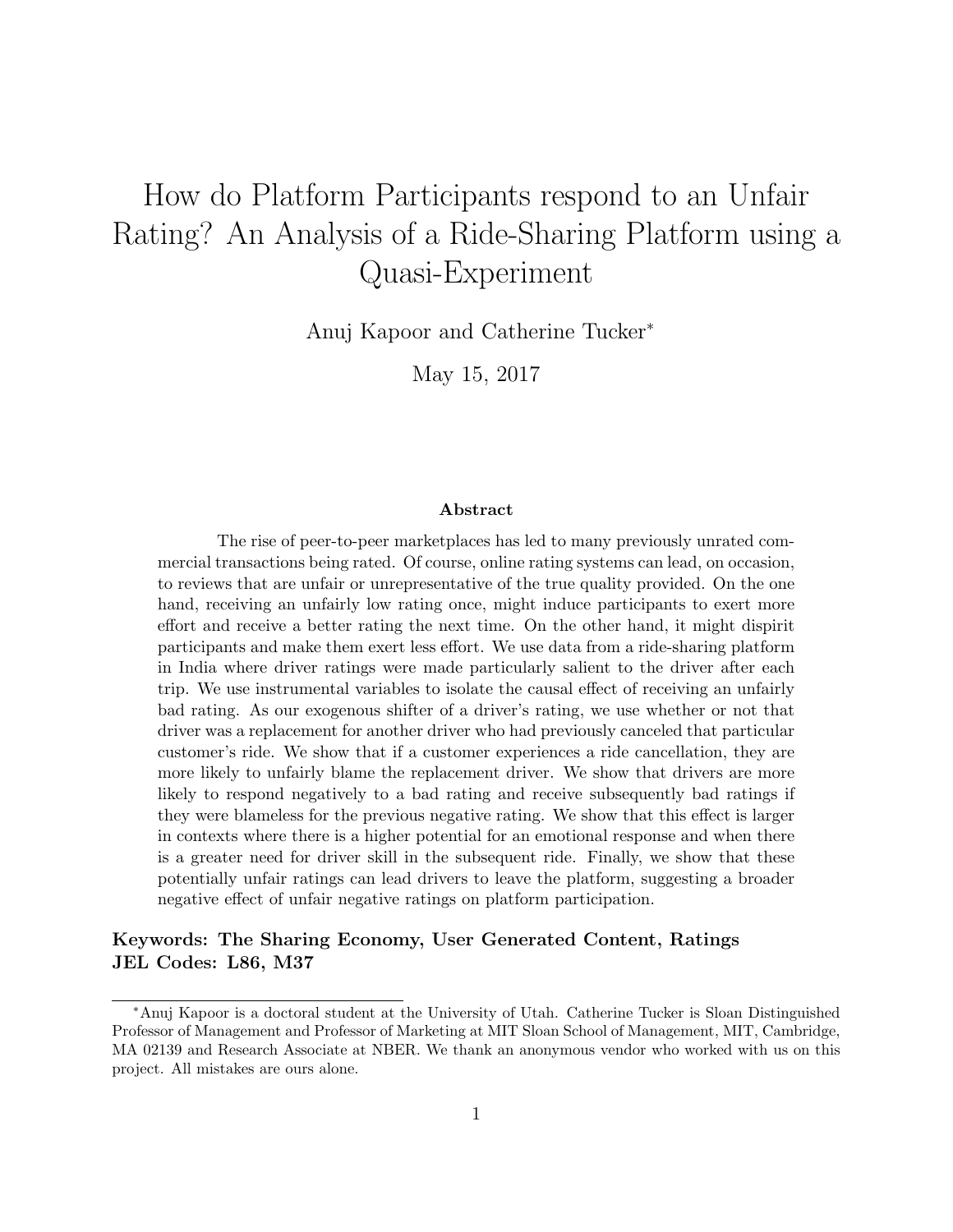# 1 Introduction

Digitization has facilitated the emergence of many peer-to-peer platforms which try to match consumers better to underused resources. Interactions on these platforms requires a high level of trust and quality assurance, so ratings evaluating platform participants have become a core feature. Ratings received by service providers have become a key input into their ability to continue with and profit from the platform.

Bias in review systems of online marketplaces has been an active topic of research since at least 1999 Avery et al. (1999). The number of empirical studies on this topic has exploded with the advent of field experiments conducted by economists working with the platforms themselves (Nosko and Tadelis, 2015; Fradkin et al., 2015). Existing work focuses more on the reliability of reviews from a consumer welfare perspective, but little is known about the effect of bias in reviews on the platform participant who receives the review.

It is not clear what happens when participants receive a negative rating which may not be necessarily fair. On the one hand they may be induced to exert more effort to obtain better ratings in the future so that they can continue to participate profitably in the platform. On the other hand, unfairly low ratings may dispirit workers and lead them to exert less effort Dickinson and Villeval (2008), especially if the reviews are perceived as outside the control of the platform participant (Stanton and Barnes-Farrell, 1996).

Of course, trying to understand this question is riddled with identification challenges. In particular, ratings are unlikely to be unrelated to the characteristics of the worker receiving the rating, and these characteristics in turn may affect subsequent behavior. To overcome this challenge, we collected data on ratings behavior in a unique setting that allows us to identify the causal effect of an unfair rating on subsequent behavior. We collect data from a new taxi-sharing platform. This platform's app informed each driver after each ride (before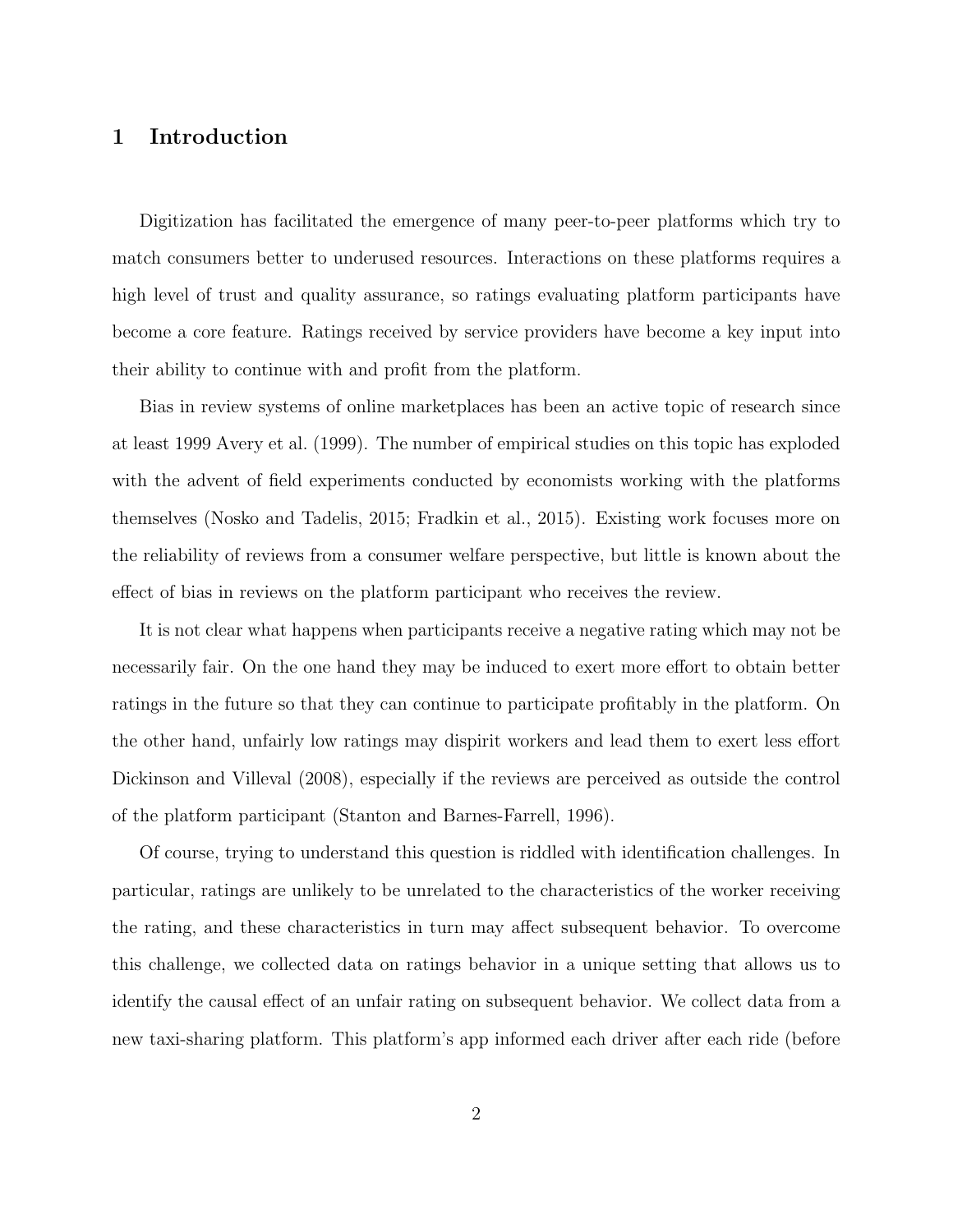they could take a new passenger) what rating they received from the earlier ride. To identify the causal effect of an unfair bad rating, we looked for an exogenous source of bad ratings that were unrelated to specific driver characteristics. We found such an exogenous shifter in the form of cancellations by other drivers. We show that if a customer had been assigned to another driver who canceled (thereby causing delay and inconvenience to the passenger), that customer tended to take out their aggravation by transferring the blame to the driver who was reassigned to their ride and giving them a substantially lower rating. This empirical pattern reflects an earlier literature on misattribution (Schwarz and Clore, 1983; Payne et al., 2005), that shows that judgments about one's satisfaction with an experience are heavily influenced by mood at the time of judgment.

Our results suggest that frustration caused by delays and inconvenience caused by the behavior of other drivers leads to a more negative rating for the replacement driver. The driver's negative response to the customer's unfairly negative rating in turn leads to worse performance in a subsequent ride. We provide a battery of robustness checks to ensure that our identification strategy is valid. We then turn to try and understand why we see this effect. We show that the effect we measure is stronger when taking place in a context where an emotional response to an unfair review is more likely, such as proximity in time to receiving the negative review, when the driver is young, and when the unfair rating represents a larger deviation from the driver's normal rating. Finally, we show that the cumulative effects of these unfair negative ratings can lead drivers to quit the platform, in a manner which simply having a lower average rating does not explain.

Through this research, we contribute to three main literature streams:

First, we contribute to the growing literature that studies ride-sharing platforms and peer-to-peer marketplaces. Cramer and Krueger (2016) paper examines the efficiency of ride-sharing services relative to traditional taxis and found that Uber drivers spend a significantly higher fraction of their time, and drive a substantially higher share of miles, with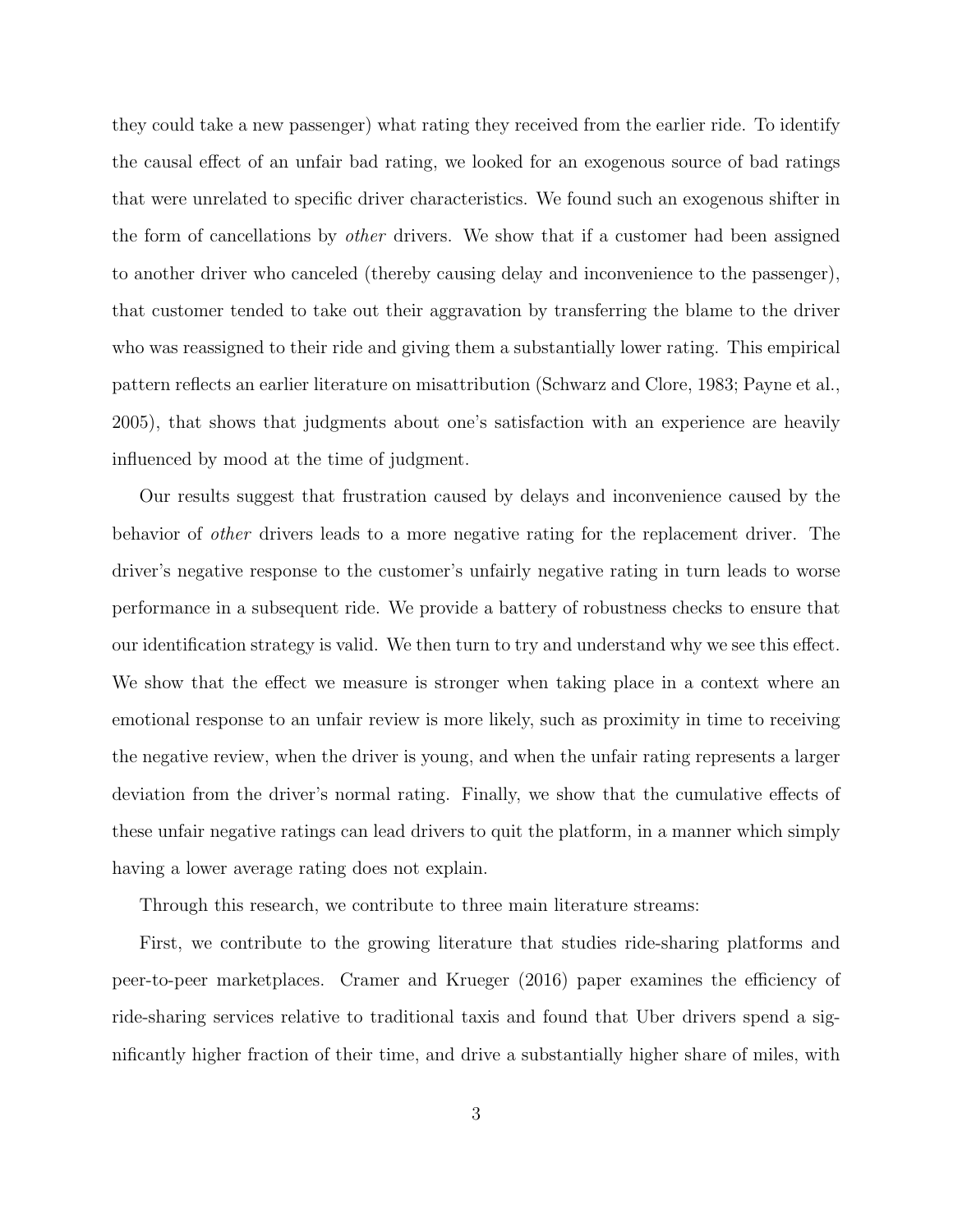a passenger in their car than do taxi drivers. Hall and Krueger (2015) provide a thorough analysis of Uber's driver-partners, based on both survey data and anonymized, aggregated administrative data. Another welfare analysis of the sharing economy is Zervas et al. (2014), who explore the economic impact of the sharing economy on incumbents by studying the case of Airbnb, a prominent platform for short-term accommodations, and find negative but heterogeneous revenue effects. Zhang et al. (2016) find that drivers benefit significantly from their ability to learn from not only demand information directly observable in the local market, but also aggregate information on demand flows across markets. We contribute to this literature by studying the potential consequences of emotional reactions to elements of the customer experience that are outside the participants' control.

Second, we contribute to a literature on review dynamics. Muchnik et al. (2013) designed and analyzed a large-scale randomized experiment on a social news aggregation website and found that prior ratings created significant bias in individual rating behavior, creating asymmetric herding effects. Negative social influence inspired users to correct manipulated ratings, and positive social influence increased the likelihood of positive ratings. Looking more at level effects, Zervas et al. (2015) found that nearly 95% of Airbnb properties boast an average user-generated rating of either 4.5 or 5 stars (the maximum); virtually none have less than a 3.5 star rating. They contrast this with the ratings of approximately half a million hotels worldwide, collected on TripAdvisor, where there is a much lower average rating of 3.8 stars and more variance across reviews. Though these papers have established in general the possibility for correlation in ratings, our paper establishes a new finding where the correlation in ratings is actually driven by the participant's negative emotional response to what they perceive as an unfair rating.

Third, we contribute to a literature that studies how monitoring affects effort in a labor context. Dickinson and Villeval (2008) show that at low levels of monitoring, an increase in monitoring can improve effort, but that at a high level of monitoring there may be crowding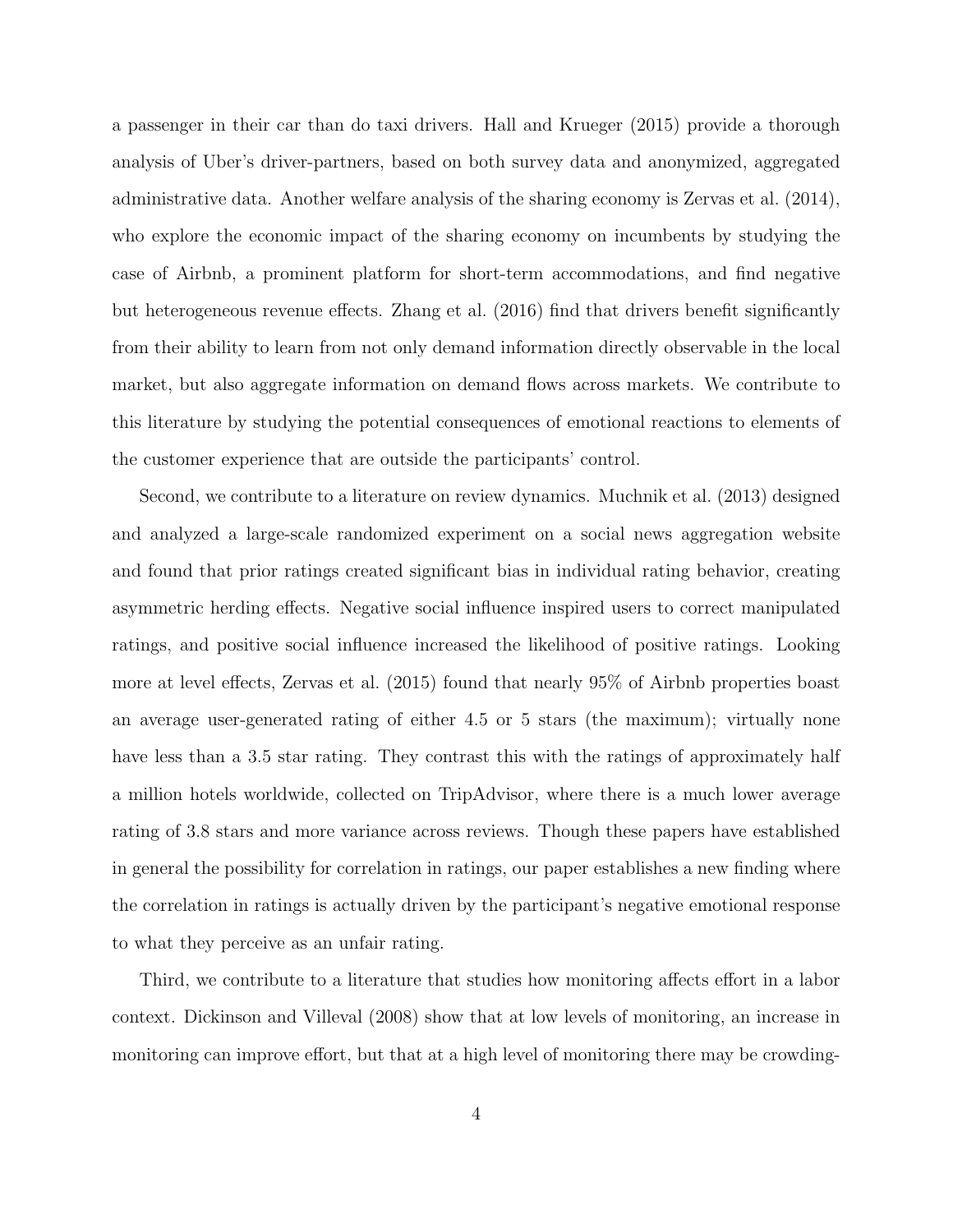out effects. Stanton and Barnes-Farrell (1996) show that electronic monitoring which is highly visible, by reducing feelings of control, can inadvertently reduce worker satisfaction and associated effort. Outside of the lab, researchers have used survey research to establish a link between constant monitoring and review and emotional stress and performance Holman (2004). Other authors (Alge, 2001) have raised questions of how persistent electronic monitoring can affect the privacy and rights of workers. We contribute to this behavioral literature by showing the negative effects for workers if they receive an unfairly low rating.

Our results are important for managers as they help inform reputation system design in online platforms. Many papers have documented how much reviews, and negative reviews in particular, affect sales (Chevalier and Mayzlin, 2006; Chen et al., 2011). Our paper however, suggests that the potential for unfair negative reviews can also affect participation decisions and platform performance, as we show that an unfairly negative review can actually lead to worse subsequent performance, and that such reviews are more likely to lead that participant to leave the platform. This is important because while industry reports have documented individual anecdotes regarding platform participants being angered and 'burned out' by unfair reviews<sup>1</sup>, to our knowledge we are the first paper to document that these unfair reviews can have real and harmful effects on platform participant performance and dedication to the platform.

This means that platform operators need to be careful when designing their platform so that there is no potential for misattribution of errors that are due to factors outside the platform participants' control.

<sup>1</sup>See for example this report - 'Being an Airbnb host is a lot of fun, but it can also be emotionally exhausting when you feel you've done everything you can to cater to an ungrateful guest. Including language that clears up this little issue with the way hosts and guests see reviews and ratings would go a long way towards fighting host burnout, and encouraging us to open our doors for years to come.' https://www.forbes.com/sites/sethporges/2016/06/29/ the-one-issue-with-airbnb-reviews-that-causes-hosts-to-burnout/#6938b8f1eb3b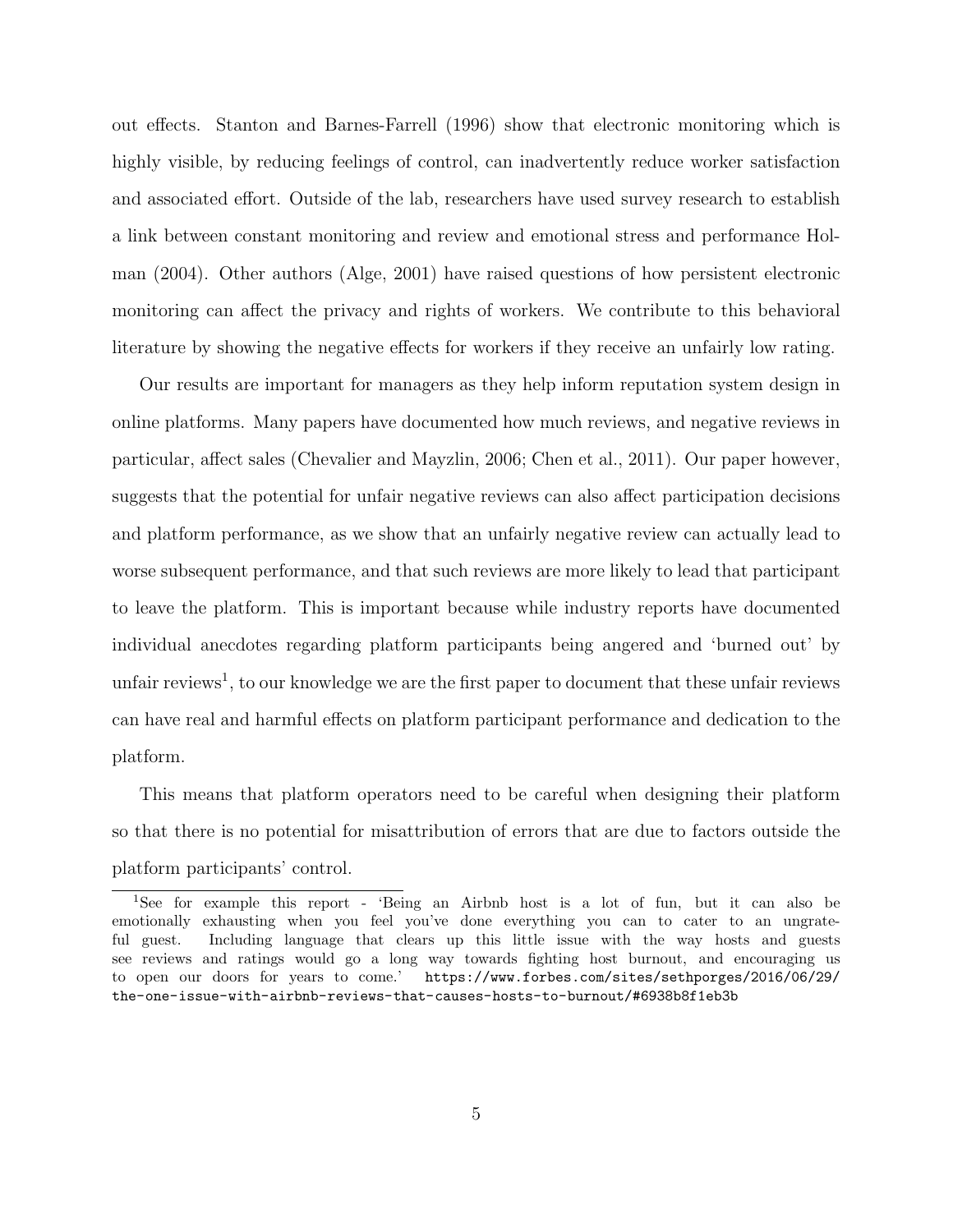### 2 Background and Data

We obtained data from an anonymous ride sharing platform. The travel aggregator provided us data for six months for the city of Chandigarh in India. Unlike Uber and Lyft, the focus of this ride-sharing platform was to enable taxi drivers and taxi firms to provide a service more akin to those of better-known ride-sharing platforms. This means that the platform is less focused on the peer-to-peer aspects of the platform - for example, drivers do not rate customers. The firm's aim is more to professionalize taxi service so they can compete with firms such as Uber and Lyft.

There are three features of the ride-sharing platform which are important for our empirical analysis.

The first feature of the platform is the particular salience of how ratings are given to drivers. The taxi-aggregator platform provides the rating for the driver's previous ride, before the start of the next ride. Figure 1 below is a (slightly altered to protect the identity of the firm) screen shot of the app interface at driver's end.

Reputation is particularly important for transactions for taxi aggregator services because guest and driver interact with each other, in the car of the driver. Riders review drivers at the end of each session. Unlike many other peer-to-peer platform, drivers did not (during the time period we study) rate consumers. Each review includes ratings on a 1 to 5 scale. Given the fluidity of such platforms, it is important to note that during our observation period, our taxi-aggregator kept the incentives and rating system.

It is likely that the driver's own behavior can influence this rating. Drivers who can establish 'micro-relationships that make customers feel good' Rogers (2015) earn better ratings. To earn a five star rating, drivers may need to be friendly, and perhaps a little servile. Such emotional labor may impose a disparate burden on some drivers over others.<sup>2</sup>

<sup>&</sup>lt;sup>2</sup>The driver training manual is mainly focused on the extent to which a driver's own behavior will influence their customer rating. They are exhorted to be 'humble', practice good personal hygiene, have a clean car,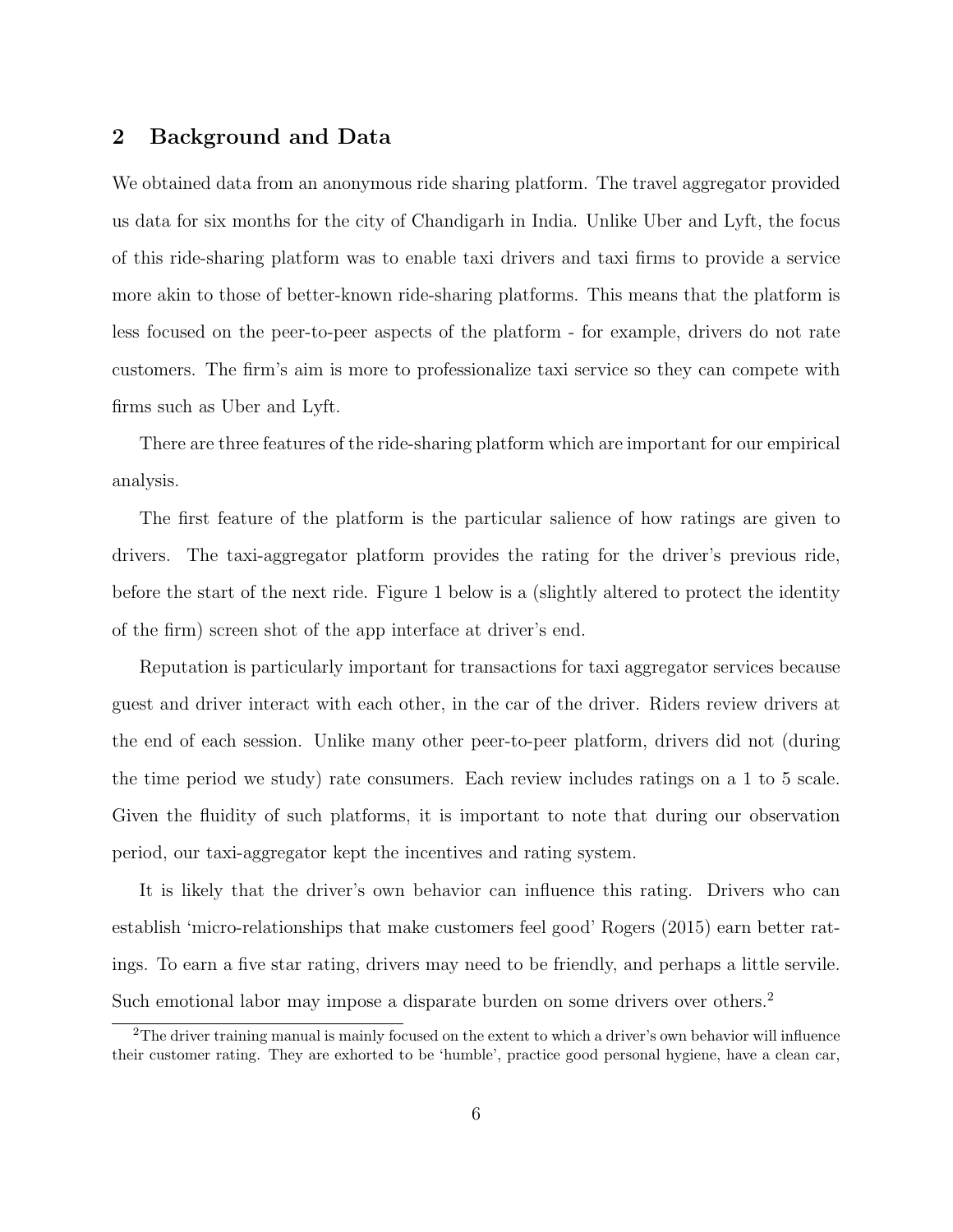The second feature of the platform is that around 3% of the time, a customer is reassigned to a new driver because the previous driver cancels the ride.

The third feature of this platform is that the location of the platform in Chandigarh presents us with unusual sources of variation in potential traffic flows. We exploit, in particular, traffic problems caused by the sacredness of cows in India when investigating the mechanism behind the effect. Specifically, we use the fact that in Chandigarh there are several roundabouts which attract cows to graze on them as an exogenous source of the need for driver skill.

#### 2.1 Data Description

We received six months of data from June 2015 to December 2015 on 2,197 drivers from the platform. Table 1 provides summary statistics for our data at the trip-driver data. The average rating (if given) was 4.35 stars but many trips were not rated. Taking that into account only 23% of rides earned a 5 star rating.

Customers were reassigned to a new driver for 3% of trips. We have over 500,000 rides in our data, meaning that more than 15,000 rides were reassigned. 56% of rides were from areas which were not in the city center (rural). The average fare was 73 rupees which is around \$1.15.

Table 2 provides summary statistics of our data at the driver level, which is our primary unit of observation when we move to explore driver platform exit behavior. On average each of our 2197 drivers made 241 trips during the 6 months of our data (sometimes they exited prior to the end of the data). On average this translated to just over 5 average trips per day.

#### 2.2 Data

As in other online marketplaces, reviews on our taxi aggregator platform are predominantly positive. More than 70% of reviewers leave a 5 star rating. Figure 2 below plots the average open doors for customers, and not make unaccompanied women uncomfortable.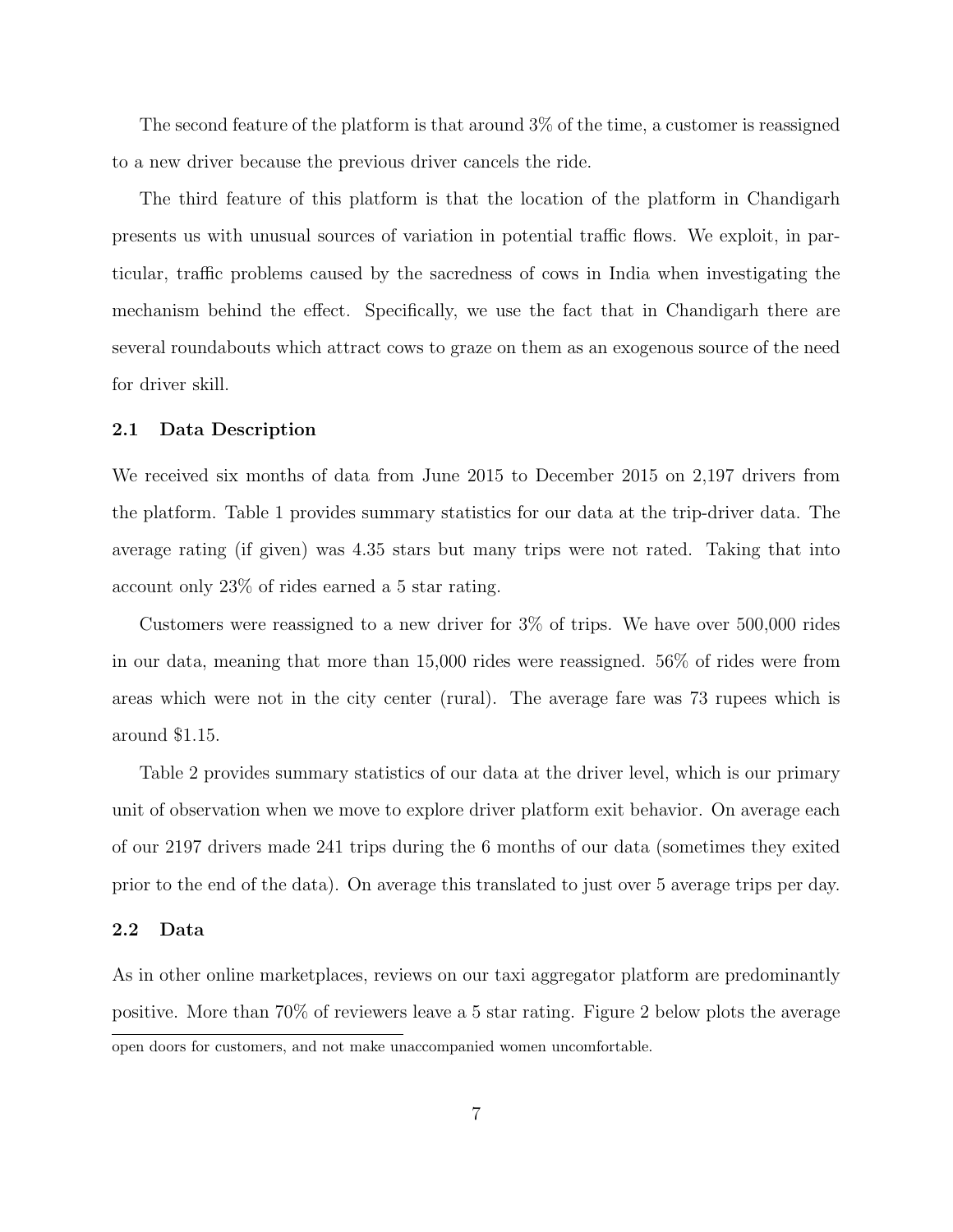ratings that the drivers received during our observation period.

Peer-to-peer platforms do not usually make it mandatory for the platform users to rate each other. Most of the time, drivers are not rated, so we focus on times that drivers actually get a five star rating. Past research has also emphasized that buyers and sellers with mediocre experiences review less than 3% of the time Dellarocas and Wood (2008). On similar lines,Nosko and Tadelis (2015); Fradkin et al. (2017) suggest that users with mediocre experiences are less likely to review. This means that a major indicator of a potentially bad rating is the withholding of a review. Given the strength of evidence presented in the field experiments of Fradkin et al. (2017); Nosko and Tadelis (2015) that a bad review is often an absent review, we therefore focus our study positively on the presence of a 5\* review, and by implication treat occasions where a 5\* review was not being given as negative. Earlier versions of the paper used whether or not the driver received an explicitly negative review, with similar effects.

We enriched the data we received from the taxi aggregating company with additional data. We used geo-tagging techniques to generate latitudes and longitudes for the pickup areas in a similar manner to Ghose et al. (2012). We use this locational data later on in our study to identify areas which may pose larger driving challenges than others, due to both the original design of the roads which dates from an era where cars were far narrower than they are today, and also the presence of sacred cows on the road. To account for heterogeneity across locations, we collect demographic information by pickup areas from the Indian Census<sup>3</sup> We used this data to classify the areas as rural versus urban.

#### 3 Regression Approach

We first ask whether an unfair rating affects the rating for the subsequent ride. We build our main empirical specification at the individual driver level. For driver  $i$  for ride  $j$  and on

 $32011$  data available atwww.censusindia.gov.in.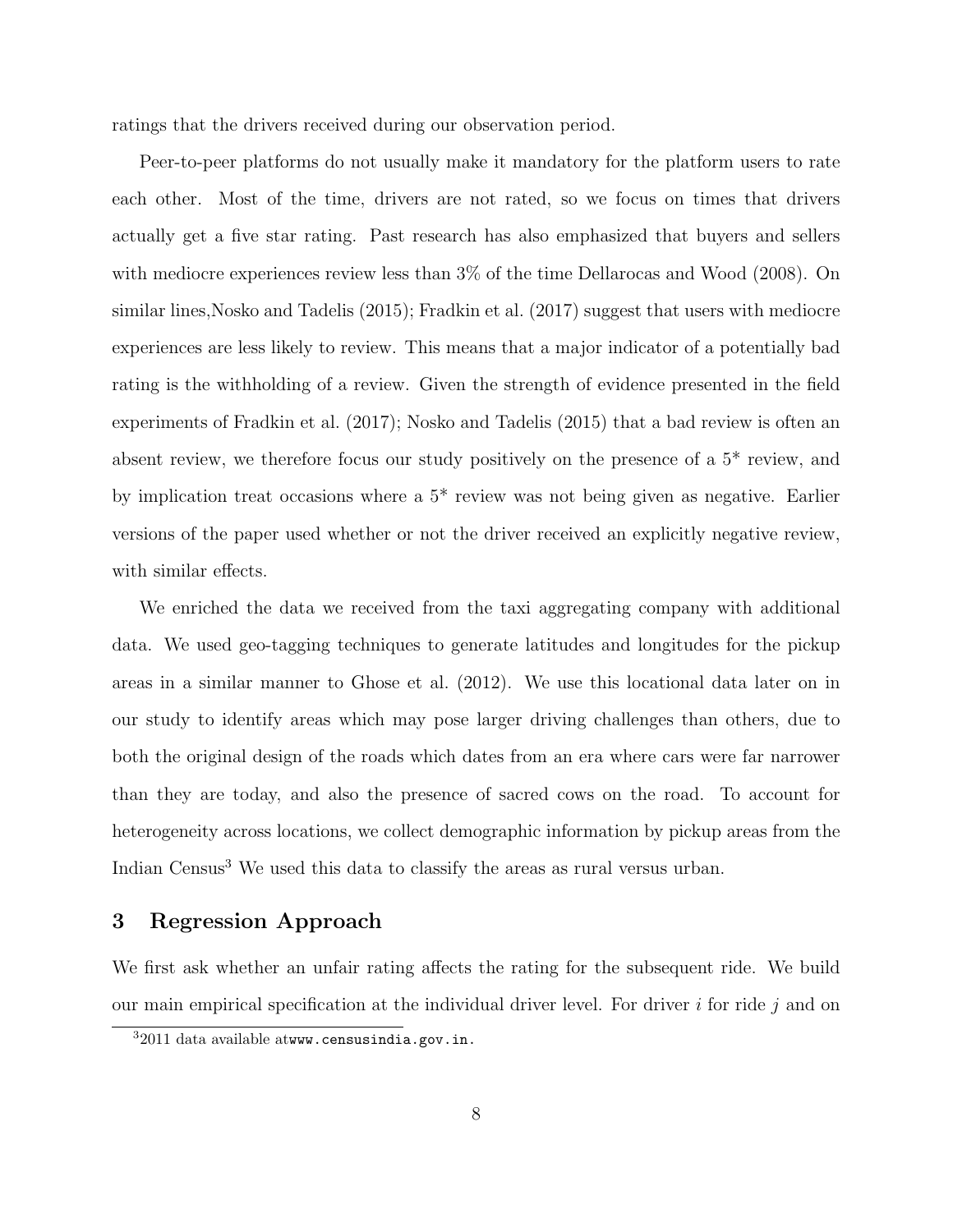day  $d$  and time  $t$ , their likelihood of getting a top rating is a function of:

$$
5 * \text{Rating}_{j} = \alpha + \beta_{1} 5 * \text{Rating}_{j-1}
$$
  
+  $\beta_{2} \text{Fare}_{j}$   
+  $\beta_{3} \text{Rural}_{j}$   
+  $\beta_{4} \text{Triplength}_{j}$   
+  $\beta_{5} \text{CustomerReasoned}_{j}$   
+  $\beta_{6} \text{Day}_{d}$   
+  $\beta_{7} \text{Time}_{t}$   
+  $\beta_{8} \text{Direct}_{i} + \epsilon_{k}$ 

 $\beta_1$  captures the key coefficient of interest for this paper, which is whether driver's previous rating has an impact on driver's rating for the current ride. 5 ∗ Rating is a binary measure that captures whether or not the driver receive a  $5^*$  review. Therefore,  $5 * \text{Rating}_{j-1}$  is the rating for the previous ride for each driver i for ride  $j - 1$ ,

Fare<sub>j</sub> is the fare for the ride j. Similarly, TripLength<sub>j</sub> is the length of the ride in terms of time taken to complete the ride j. CustomerReassigned<sub>j</sub> is a binary variable that captures if the ride j was reassigned because it was canceled by another driver.

We also include a vector of fixed effects for the hour of the day and day of the week in  $\text{Day}_d$  and Time<sub>t</sub> which allows us to capture how the traffic flow differs across the days which may in turn affect a driver's rating. For our specifications, we defined day of the week as either Monday, Tuesday, Wednesday, Thursday, Friday, Saturday and Sunday and time of the day has been defined on hourly basis so there are fixed effects for each hour time window starting from 1 AM, 2 AM, 3 AM and so on. Finally, and importantly we also include a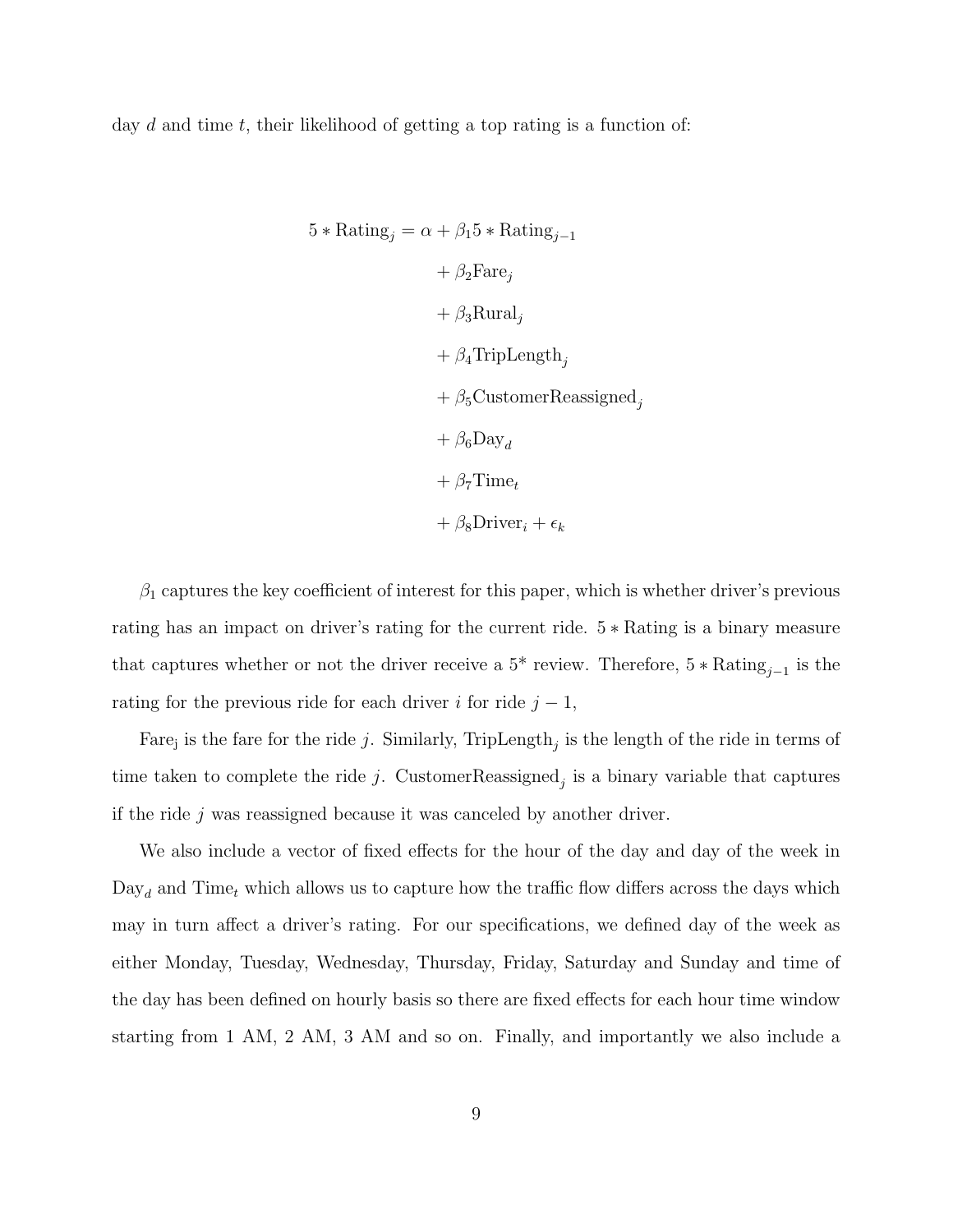vector of fixed effects for each of the drivers in our dataset which should control for non-time varying differences in inherent driver quality.

### 4 Results

Though our research focuses on potentially unfair ratings, as a baseline we think it useful to present results from a straightforward correlation between an earlier rating and subsequent rating.

Accordingly, Table 3 provides ordinary least square estimates of the relationship between the rating a driver receives and the previous rating they had received.

Column (1) of Table 3 indicates that there is a positive relationship between receiving a  $5^*$ rating and receiving a 5\* rating on a subsequent trip. This controls for driver characteristics via a driver fixed effect.

Column (2) of Table 3 shows that this holds when controlling for the characteristics of that trip, such as how long and expensive it was and whether it was rural in origin. We show that the probability of receiving a positive review is negatively related to that ride having being reassigned from another driver, which is a source of variation we will exploit in our instrumental variables specification.

One concern is that traffic on the roads varies and that this is driving the results. Since volume of traffic on the roads in general is also a function of time of day, controlling for time helps us rule out traffic volume on roads in general as the underlying mechanism driving our results. We present these controls in Column (3) of Table 3. In Column (4) of Table 3, we also control for the day of the week to reflect potential differences in congestion across weekends and weekdays, and also variation in traffic police activity across days.

#### 4.1 Instrument Variable Estimation: Moving to a Causal Mechanism

Though the results of Table 3 provide evidence of a consistent correlation between ratings, they do not demonstrate a causal relationship. Therefore, we turn to instrumental variables.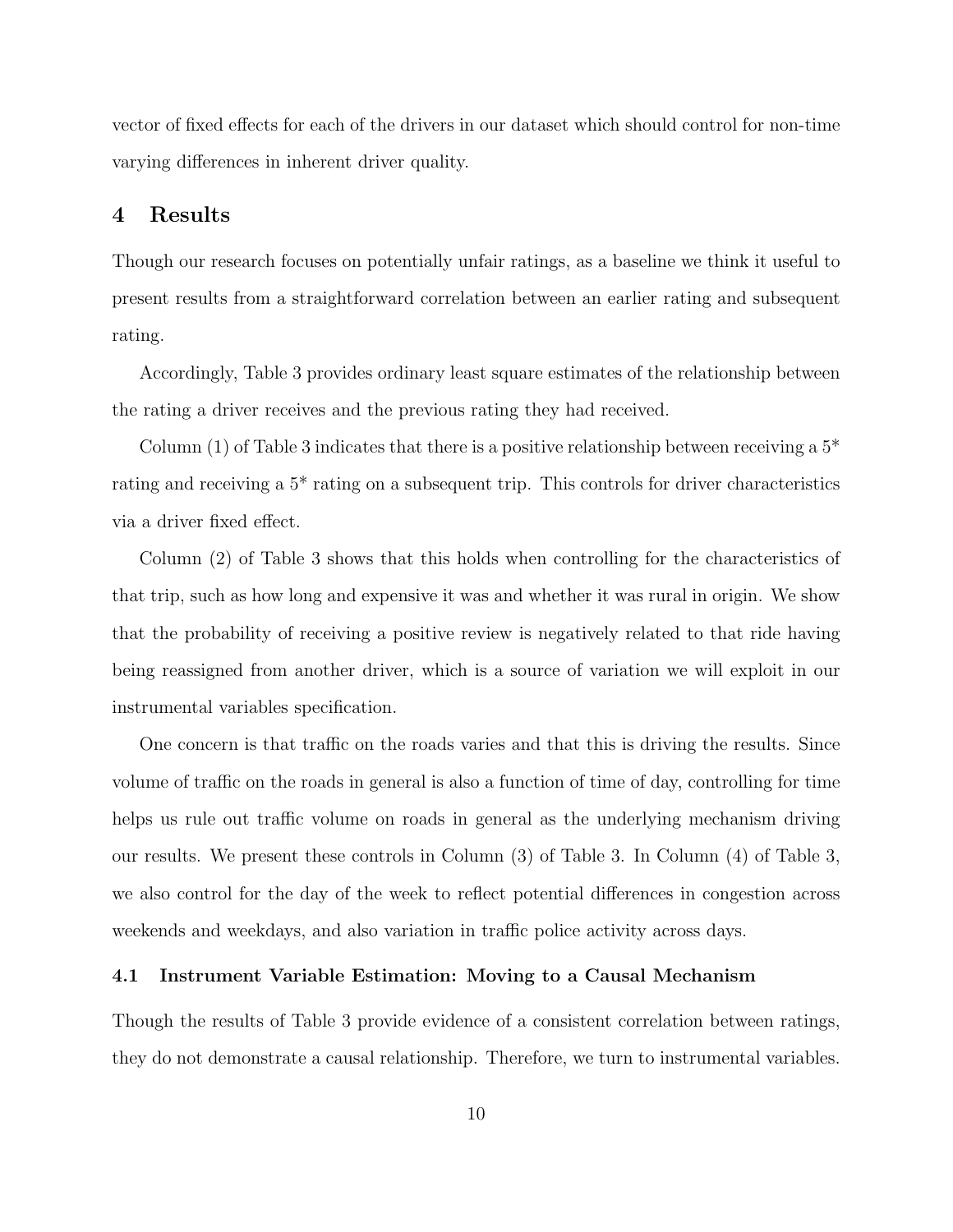To identify the causal relationship between ratings, we need a plausibly exogenous source that may influence ratings that is not correlated with the drivers' and consumers' unobserved attributes. We use as our instrument whether or not the customer was reassigned from another driver who had canceled their ride.

Figure 4 below presents initial model-free evidence for the strength of this potential instrumental variable. It reports the average chance of receiving a 5\* rating for drivers who were the first driver allocated to a ride compared to drivers who were allocated to a ride where another driver had previously canceled They suggest that when customers have been delayed by the cancellation of another driver they tend to misdirect that anger towards the replacement driver and rate them lower.

Table 4 provides instrumental variables estimates of the presumptively causal relationship between the rating a driver receives and the previous rating they had received using whether or not the driver was allocated to a ride where a driver had previously canceled as our independent variable.

Table 5 presents first-stage results for our specification. The instrumental variable for prior rating is whether or not the prior ride was reassigned from another driver. As might be expected, given Figure 3, we see that if a customer had been assigned to another driver who canceled (thereby causing the passenger delay and inconvenience), that customer tended to take out their aggravation by transferring the blame to the driver who was reassigned to their ride and giving them a substantially lower rating.

Column (1) of Table 4 indicates that there is a positive relationship between receiving a 5\* rating and receiving a 5\* rating on a subsequent trip. Compared to Table 3, the point estimate of this effect is substantially larger. We interpret this increase in magnitude as suggesting that if the rating received was influenced by external forces - and consequently potentially unfair - drivers are far more likely to receive a negative rating than otherwise.

Column (2) shows that this result holds when controlling for the characteristics of that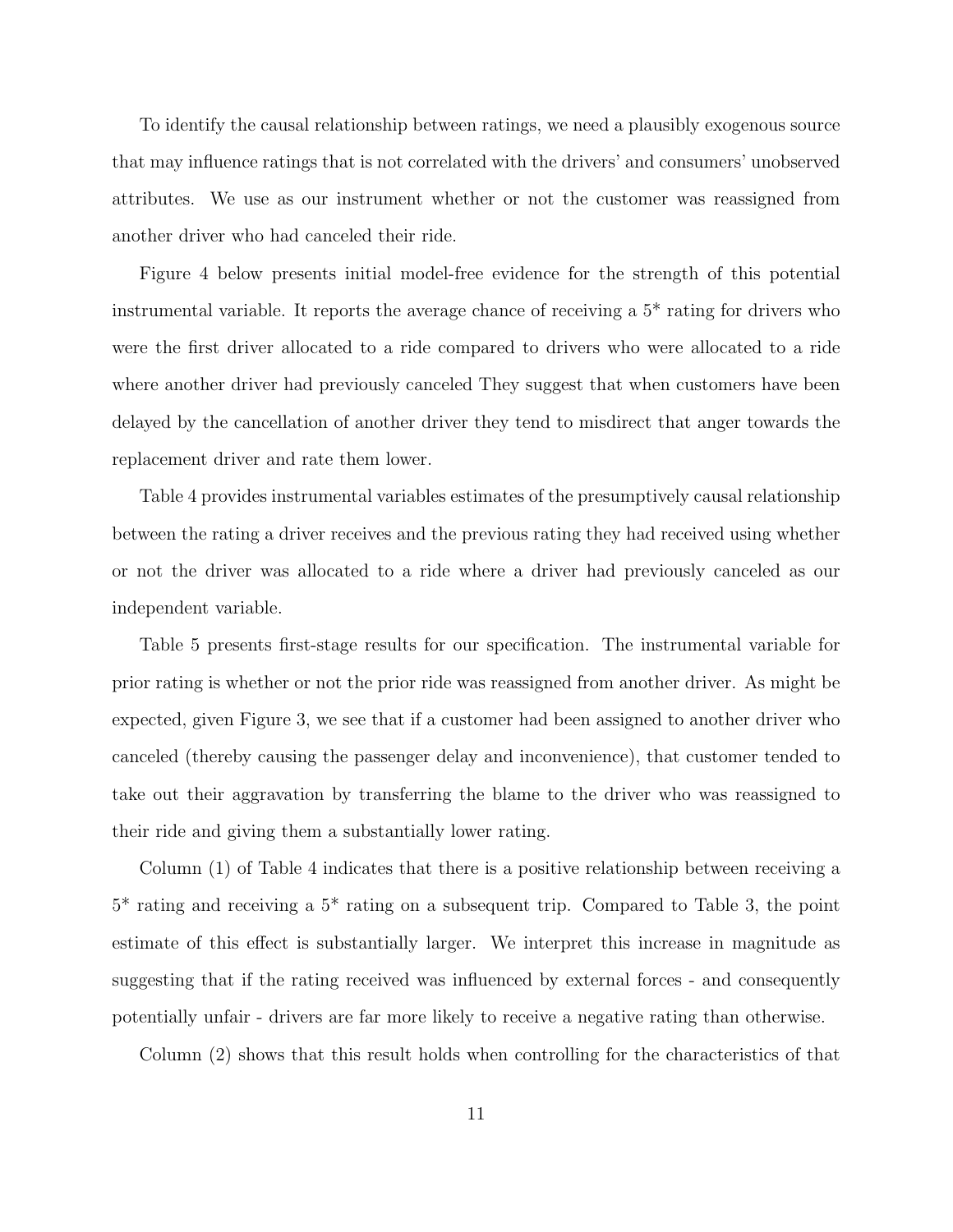trip such as how long and expensive it was and whether it was rural in origin. We show that the probability of receiving a positive review is negatively related to that ride having being reassigned from another driver, which is in line with our findings in Figure 3.

One concern is that there is a varying amount of traffic on the roads and that this is driving the results. Since volume of traffic on the roads in general is also a function of time of day, controlling for the time and day of the week helps us rule out traffic volume on roads in general as the underlying mechanism driving our results. We present these controls in column (3). Further in Column (3), we also control for the day of the week to reflect potential differences in congestion across weekends and weekdays, and also variation in traffic police activity across days.

Another concern about our results is our use of a linear model with binary endogenous and exogenous variables. The proper technique to address this has been debated extensively (Horrace and Oaxaca, 2006; Angrist and Pischke, 2008). To address this debate, we report similar results using a probit functional form in Table A1. Though it is reassuring the results are similar, we emphasize that one downside of the probit functional form is that we cannot include driver fixed effects due to potential issues of bias (Greene et al., 2002).

In general, as we would expect given the model-free evidence in Figure 3, our first-stage F-tests suggest that our first stage and the associated instrumental variables are strong. The equation is exactly identified, meaning we do not run tests for over-identification. In the next section, we turn to consider challenges to our exclusion restriction.

# 5 Checking the Exclusion Restriction

Figure 3 and Table 5 suggests that our instrument meets the first criterion of being a valid instrument, that it is highly correlated with the endogenous variable. We have not yet investigated whether it also meets the exclusion restriction. The exclusion restriction states that the instrumental variable must not be related to the dependent variable except via its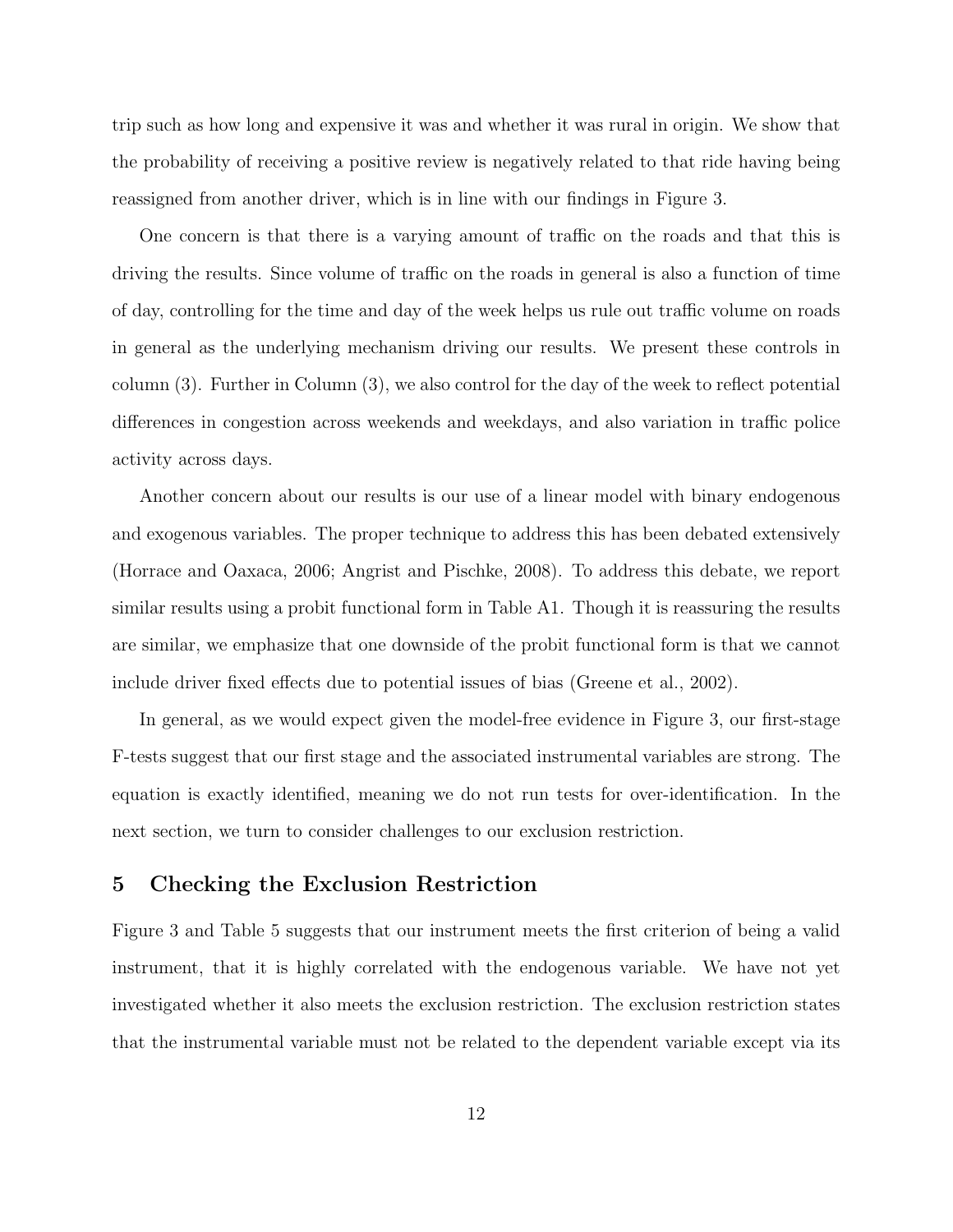effect on the endogenous variable.

In any novel instrument such as ours, there are many potential challenges to the exclusion restriction. Table 6 investigates whether our results change when we remove instances where the instrument might not meet the exclusion restriction.

Column (1) of Table 6 investigates whether it is only new (and inexperienced) drivers who are unlucky enough to be reassigned, or accept reassignments to customers. We show that when we exclude these drivers, our results hold. In Column (2) of Table 6, we investigate whether it is only the drivers who drive late at night who accept reassignments to customers. We show that when we exclude these drivers, our results still hold.

Column (3) of Table 6 investigates whether exacting customers are more likely to be reassigned. We show that when we exclude such customers, our results hold. Last, Column (4) of Table 6 investigates whether it is only new customers who are most likely to be reassigned. We show that when we exclude these new customers, our results hold.

#### 6 Mechanism

The next question is why drivers react negatively to receiving a rating which is unfair.

Rationally, a driver who receives a bad rating should invest more to compensate for that bad rating in subsequent trips. However, that is not we observe. Therefore, a potential explanation of our results is that what we are measuring is an emotional response to what is perceived as an unfair rating.

To tease this apart we look at instances where there is more likely to be emotion involved. The results of this investigation are reported in Table 7.

We stratify our results across different driver and trip characteristics. One potential shifter of emotional state is the amount of time which has elapsed between the current and the earlier trip. The idea is that the closer the previous rating is in time, the more likely it is that the driver would be still in the midst of an emotional response.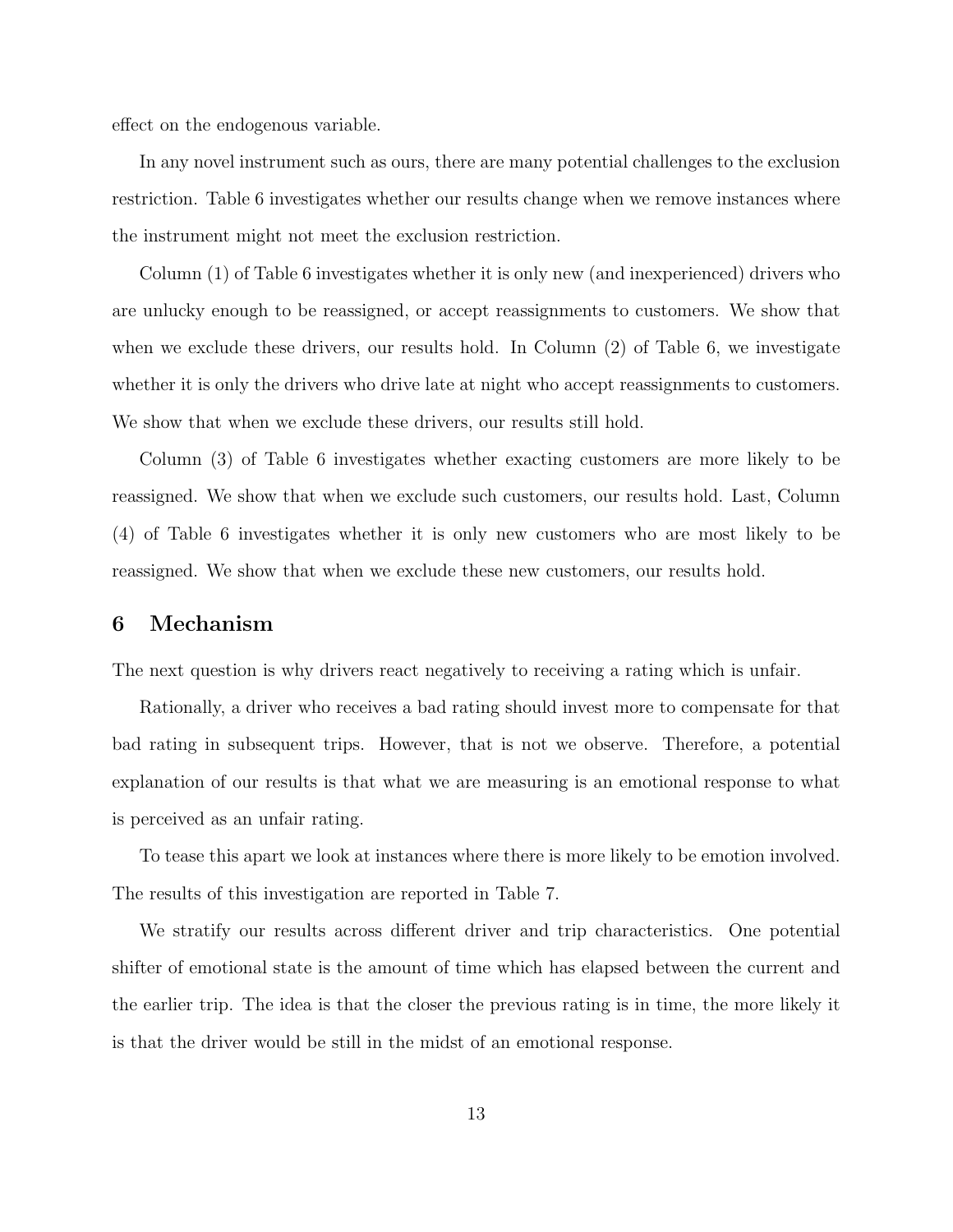We investigate this assumption by segregating our rides into rides with a short interval between them versus a long interval. Column (1) of Table 7 investigates our results for short intervals; Column (2) of Table 7 investigates our results for long intervals. The coefficient on the previous rating of  $5^*$  variable is large and statistically significant for Column  $(1)$  and for the short-interval trips but not the long interval trips in column (2). This suggests that temporal proximity enhances the effect we measure, suggesting potentially that it is to do with the driver's current emotional state.

Along similar lines, it is possible that driver age determines their ability to have a nonemotional response to feedback (Fishbach and Finkelstein, 2012) and also that younger people react more strongly to feedback (Wang et al., 2015). Past research also suggests that experts seek more negative feedback than novices (Finkelstein and Fishbach, 2012) Column (3) of Table 7 displays the results for old drivers whereas Column (4) of Table 7 investigates our results for young drivers. The coefficients suggest that the effect is indeed larger for younger drivers.

In Columns (1) and (2) of Table 8, we looked to see whether the extent of the deviation that the rating represented matters. We test this assumption by segregating our rides into drivers with low deviation versus high deviation rides. We find that it is instances where the previous unfair rating represents a larger deviation from the driver's average rating where we tend to see the largest negative effect.

We then turn to consider why it is that an emotional response can lead to a negative rating. One hypothesis is that a negative emotional response can lead to a lower level of effort by the driver concerned. Therefore, we turn to look for instances in our data where more driver skill might be needed. Columns (3) and (4) of Table 8 investigate a potential source of variation in potential need for driver skill in our context.

Roundabouts are a standout cultural marker of the city of Chandigarh. However, these roundabouts were designed many decades ago by a French architect for a city with very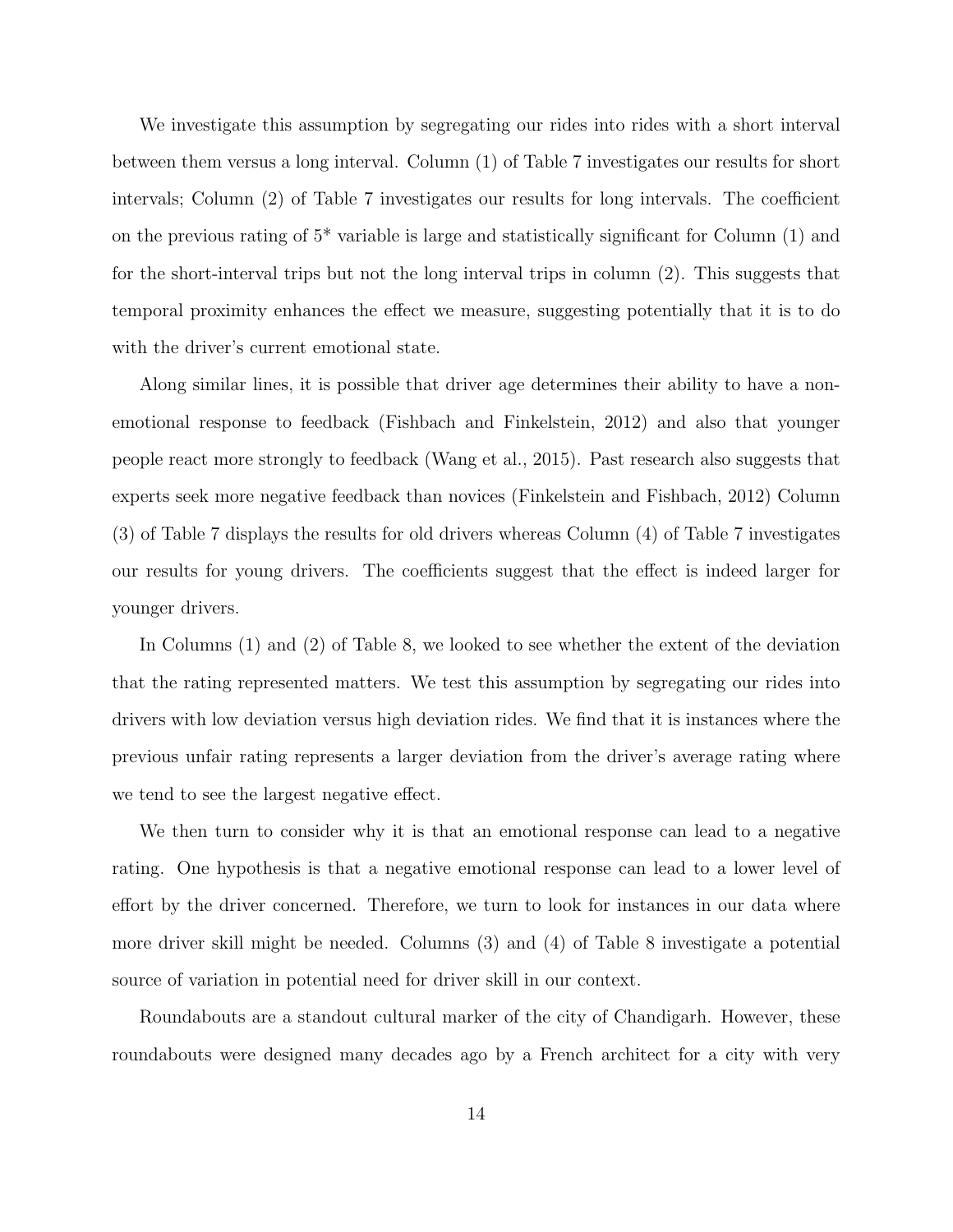different traffic patterns and vehicle types. They are now too narrow and cannot cope with the current width of average vehicular traffic. However, City residents have a strong affinity with the city's beautifully landscaped roundabouts and have opposed their removal.<sup>4</sup> However, in addition to these roundabouts no longer being adapted for current traffic patterns, the presence of green grass on these roundabouts attracts cows and aggravates the existing traffic congestion and difficulties at the roundabouts.

Due to the geography of the city, drivers choose whether to navigate around the difficulties presented by these roundabouts. GPS generally reduces the extent to which driver effort can affect the smoothness of the ride, but in this case the driving challenges posed by these roundabouts require greater driver effort and thoughtfulness.

We created a categorical variable which indicated the presence of four large roundabouts around the pick up areas. These areas of four large roundabouts are the hardest to navigate around in Chandigarh city as there is not an easy route that allows the driver to avoid them. The presence of cows on and by roundabouts increases the difficulty of driving,<sup>5</sup> as does the fact that the roundabouts were designed for cars which were of far smaller width and number.

Columns (7) and (8) of Table 8 investigate this potential source of variation in potential need for driver skill in our context. We find that it is instances where the rides were difficult, i.e. where they were more likely to encounter roundabouts, where we see the largest negative effect. This is suggestive that the mechanism is that the driver is less likely to exert themselves to avoid potential traffic hazards if they receive a potentially unfair review.

<sup>4</sup>See for example - http://chandigarh.gov.in/cmp2031/open-space.pdf

<sup>&</sup>lt;sup>5</sup>According to the University of Washington, cows sleep for approximately 3.9 hours per day, meaning that they spend about 16.9 percent of the day sleeping. Therefore they are often active and potentially causing traffic problems.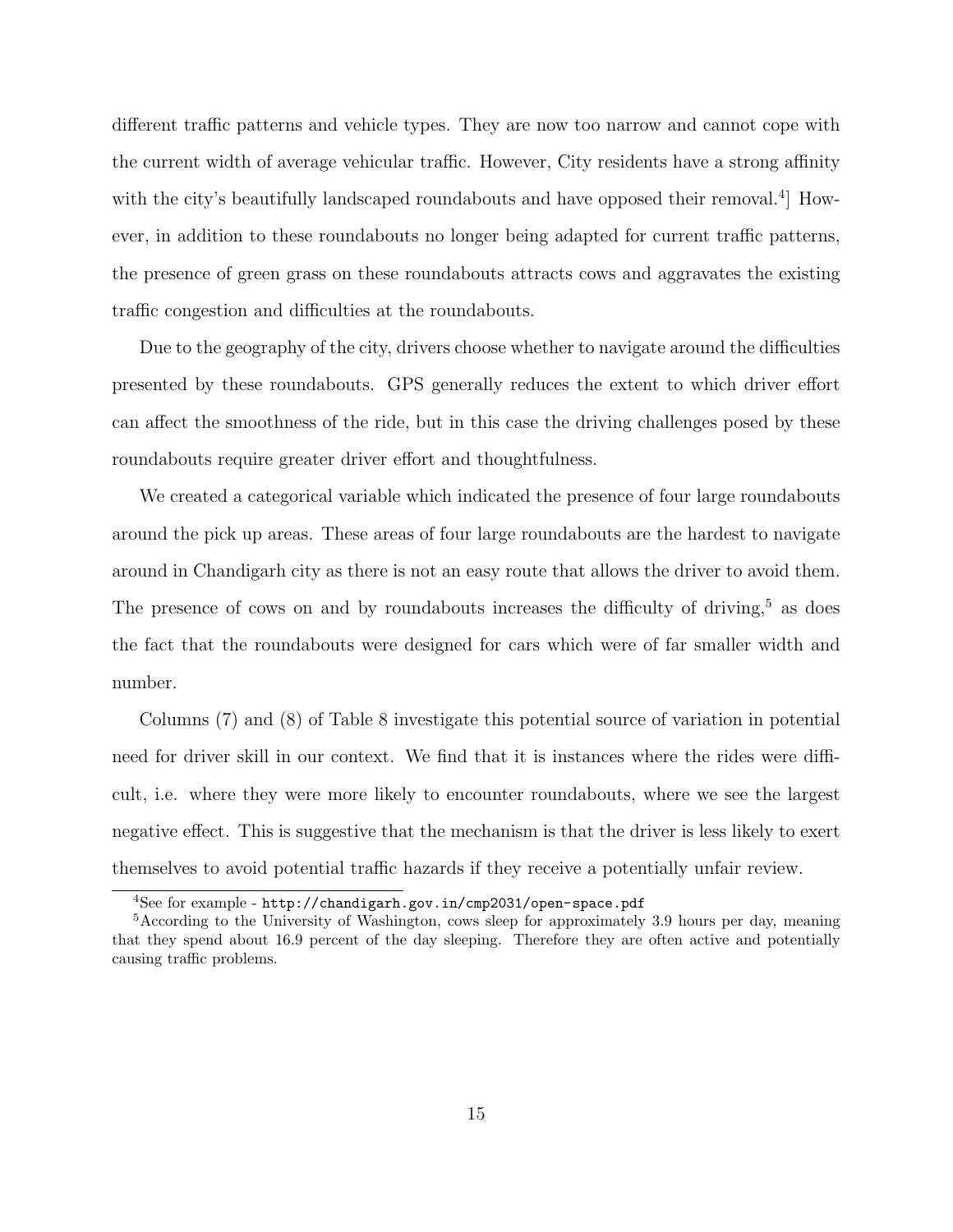#### 7 Why does it matter?

One obvious question is whether the pattern we observe in the data of drivers responding negatively to a negative rating matters. We investigate this by examining whether drivers are more likely to leave the platform as a result of an unfair negative rating.

We constructed a driver level panel database where the dependent variable is now a binary variable for whether it is the driver's last trip on the platform - that is their terminal trip. Table 9 displays the results.

Column (1) of Table 9 investigates our results using a discrete time hazard model (Allison, 1982), underpinned by a linear probability model and ordinary least squares. These results which have the raw average rating as the explanatory variable indicate that drivers with a low rating are not more likely to leave the platform than the drivers with higher ratings just in terms of the raw correlation. Column (2) looks at the relationship between leaving the platform and a cumulative average of our instrument, which is the proportion of rides the driver receives have been reallocated from another driver that canceled. The more rides a driver has been allocated that were reassigned, the more likely they are to leave the platform. We then turn to estimate a version of the specification which focuses on the exogenous variation in cumulative average rating, which can be explained by having been allocated customers whose driver had previously canceled.

Column (2) and Column (3) of Table 9 report results from this instrumental variables specification. The results indicate that low ratings that are a function of unfair consequences such as accepting reassigned customers are more likely to make a driver leave the platform. Last, as a robustness check, Column (4) of Table 9 repeats the results excluding rides from the final month of our data - so that we can be sure we are not accidentally identifying something as a final ride when actually the driver would return to the platform.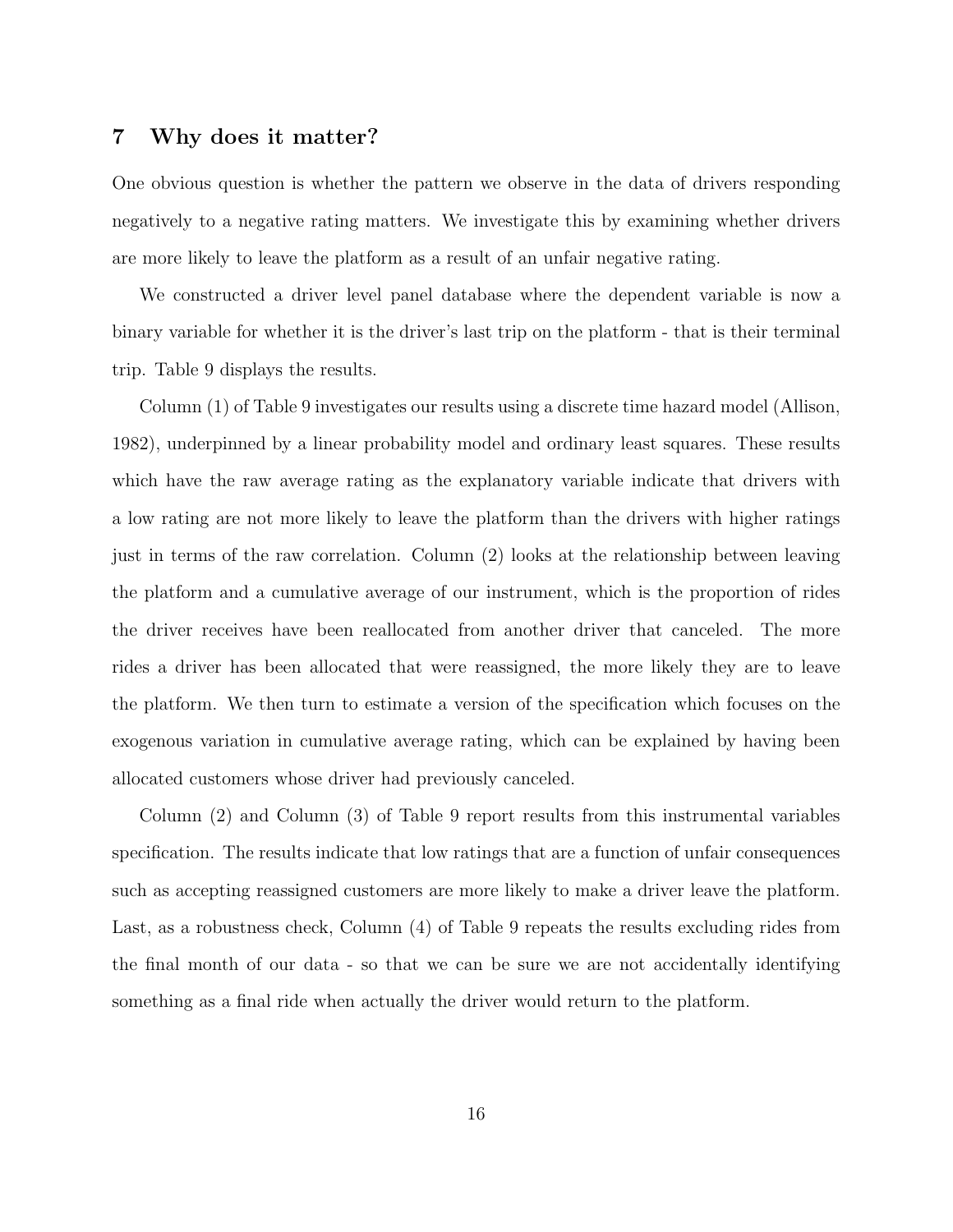# 8 Conclusion

The rise of peer-to-peer marketplaces has led to a new need to provide quality information in platforms by ensuring that users continually rate the performance of other users. However, little is known about how the effect of being constantly rated affects user performance, and in particular how the potential for unfair negative ratings affects user performance.

We find evidence that negative (unfair) ratings lead drivers to have less good ratings subsequently and eventually be less likely to participate in the platform. We present suggestive evidence that this is due to a negative emotional response to the negative rating by the platform participant. To identify our effects we use plausibly exogenous variation in rating generated by negative spillovers from other drivers canceling on that customer prior to the ride.

Our results are important because though there has been much discussion and protest about unfair ratings in the industry, until now there has not been a systematic evaluation of how they might actually affect behavior.<sup>6</sup> Our results suggest that there are real and negative effect from platform participants from receiving an unfair rating, that affects the quality of their subsequent performance and also their dedication to the platform.

There are of course limitations to our findings. First, our results are limited to one city in the country India. It is not clear the extent to which our results may generalize internationally. Third, our vendor partner provides rating feedback to the driver straight after the end of the ride, and other vendors may not do so. Therefore, ratings may be more salient in our platform than in other platforms. Notwithstanding these limitations, we believe our paper provides a useful first step in studying how consistent rating affects the

<sup>&</sup>lt;sup>6</sup>For example as reported by business insider 'The [rating] system in unfair,' Lotfi Benyedder, whose been an Uber driver for about three years, said to the crowd. 'A driver was given one star and was deactivated from the system for five days, but the guy has kids to feed, has family, has bills, and he was not able to drive because a difficult client gave him one star. He sent several emails to Uber and they did not respond until after six days and then they wanted him to take a class, when it was not even his fault. This rating system needs to stop. No more rating!' http://www.businessinsider.com/uber-drivers-protesting-2014-6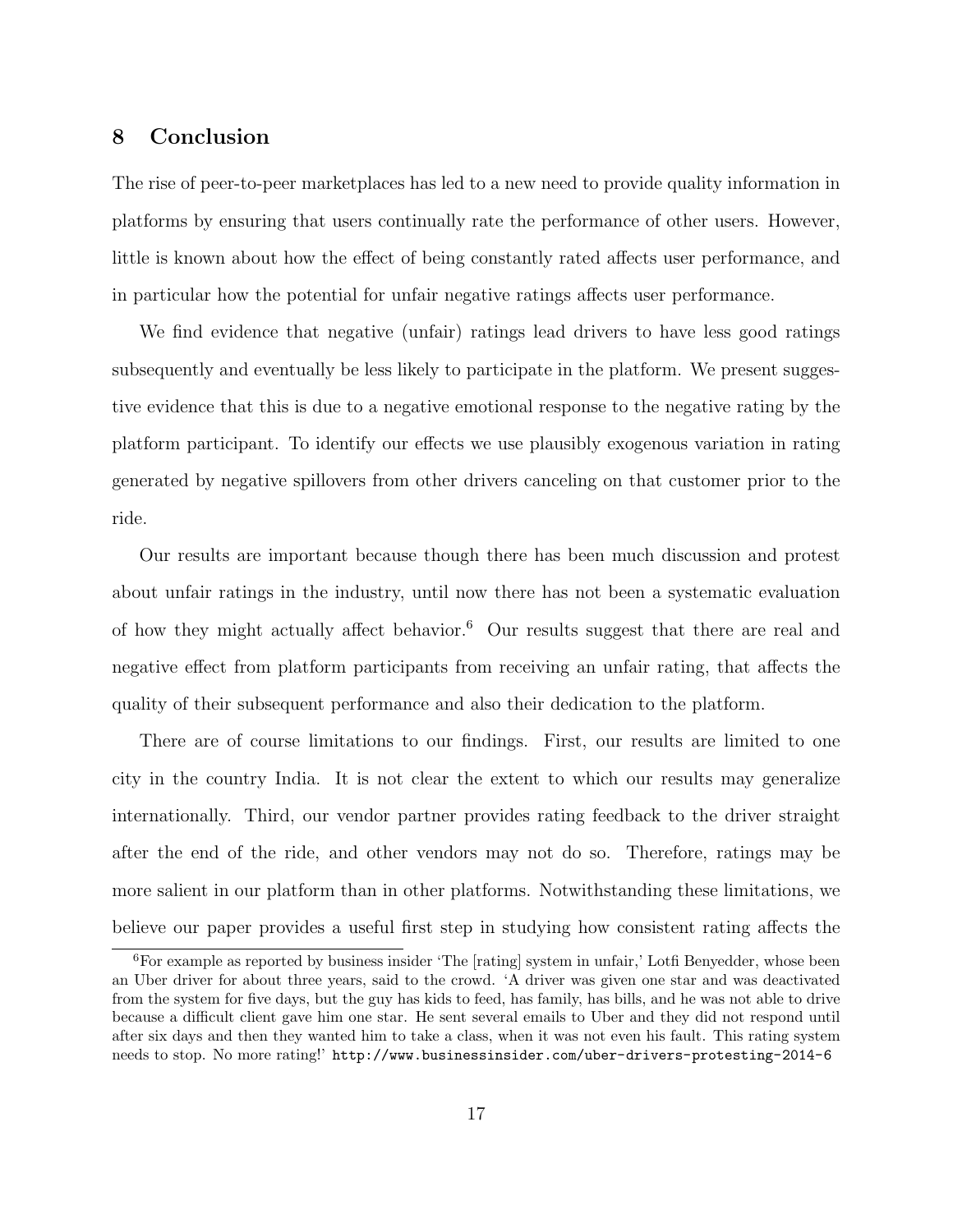performance of users in a platform.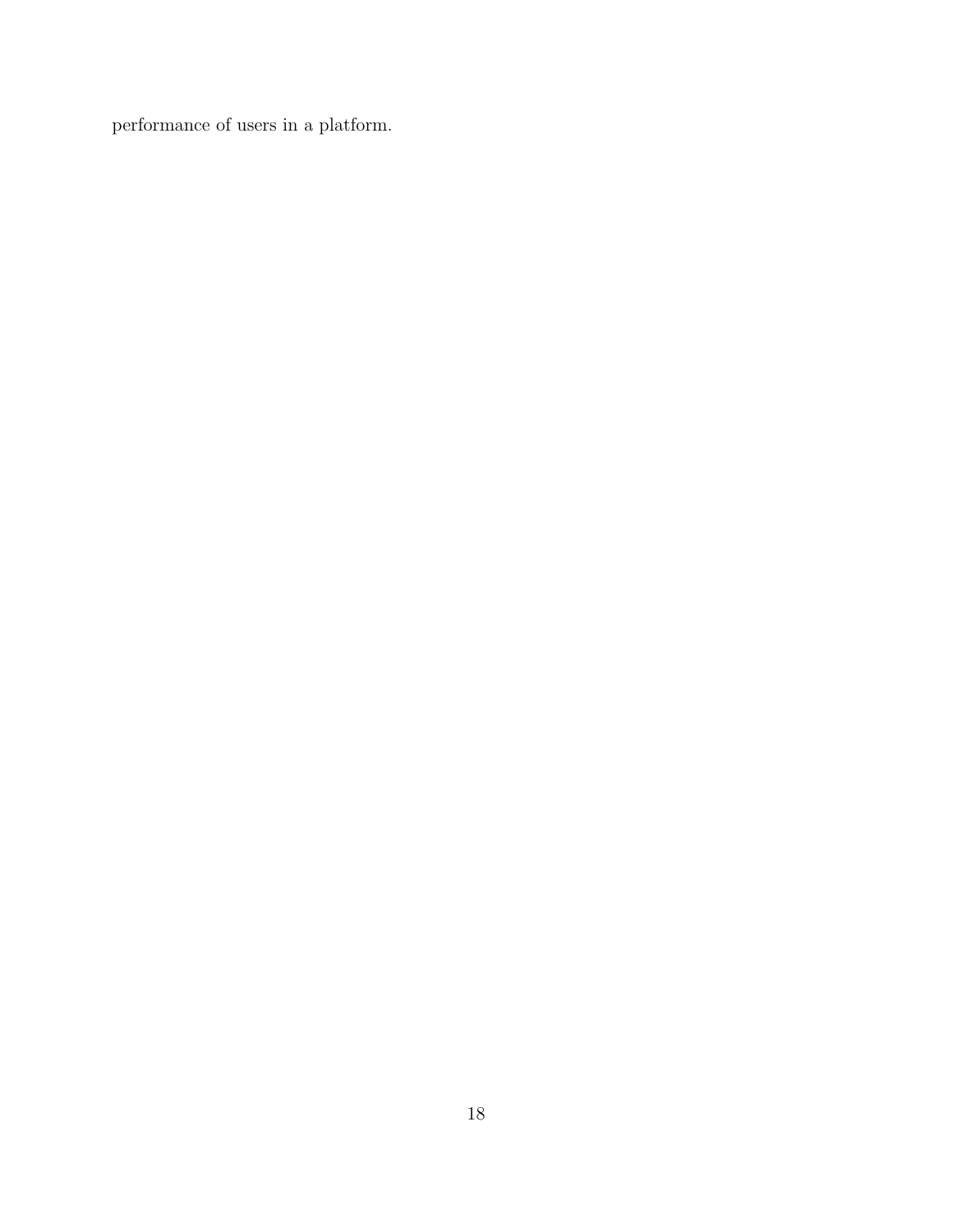## References

- Bradley J Alge. Effects of computer surveillance on perceptions of privacy and procedural justice. Journal of Applied Psychology, 86(4):797, 2001.
- Paul D Allison. Discrete-time methods for the analysis of event histories. Sociological methodology, 13:61–98, 1982.
- Joshua D Angrist and Jörn-Steffen Pischke. Mostly harmless econometrics: An empiricist's companion. Princeton university press, 2008.
- Christopher Avery, Paul Resnick, and Richard Zeckhauser. The market for evaluations. American Economic Review, pages 564–584, 1999.
- Yubo Chen, Qi Wang, and Jinhong Xie. Online social interactions: A natural experiment on word of mouth versus observational learning. Journal of marketing research,  $48(2)$ : 238–254, 2011.
- Judith A Chevalier and Dina Mayzlin. The effect of word of mouth on sales: Online book reviews. Journal of marketing research, 43(3):345–354, 2006.
- Judd Cramer and Alan B Krueger. Disruptive change in the taxi business: The case of uber. The American Economic Review, 106(5):177–182, 2016.
- Chrysanthos Dellarocas and Charles A Wood. The sound of silence in online feedback: Estimating trading risks in the presence of reporting bias. Management Science, 54(3): 460–476, 2008.
- David Dickinson and Marie-Claire Villeval. Does monitoring decrease work effort?: The complementarity between agency and crowding-out theories. Games and Economic behavior, 63(1):56–76, 2008.
- Stacey R Finkelstein and Ayelet Fishbach. Tell me what i did wrong: Experts seek and respond to negative feedback. Journal of Consumer Research, 39(1):22–38, 2012.
- Ayelet Fishbach and Stacey R Finkelstein. How feedback influences persistence, disengagement, and change in goal pursuit. Goal-directed behavior, pages 203–230, 2012.
- Andrey Fradkin, Elena Grewal, Dave Holtz, and Matthew Pearson. Bias and reciprocity in online reviews: Evidence from field experiments on airbnb. In Proceedings of the Sixteenth ACM Conference on Economics and Computation, pages 641–641. ACM, 2015.
- Andrey Fradkin, Elena Grewal, and David Holtz. The determinants of online review informativeness: Evidence from field experiments on airbnb. 2017.
- Anindya Ghose, Panagiotis G Ipeirotis, and Beibei Li. Designing ranking systems for hotels on travel search engines by mining user-generated and crowdsourced content. Marketing Science, 31(3):493–520, 2012.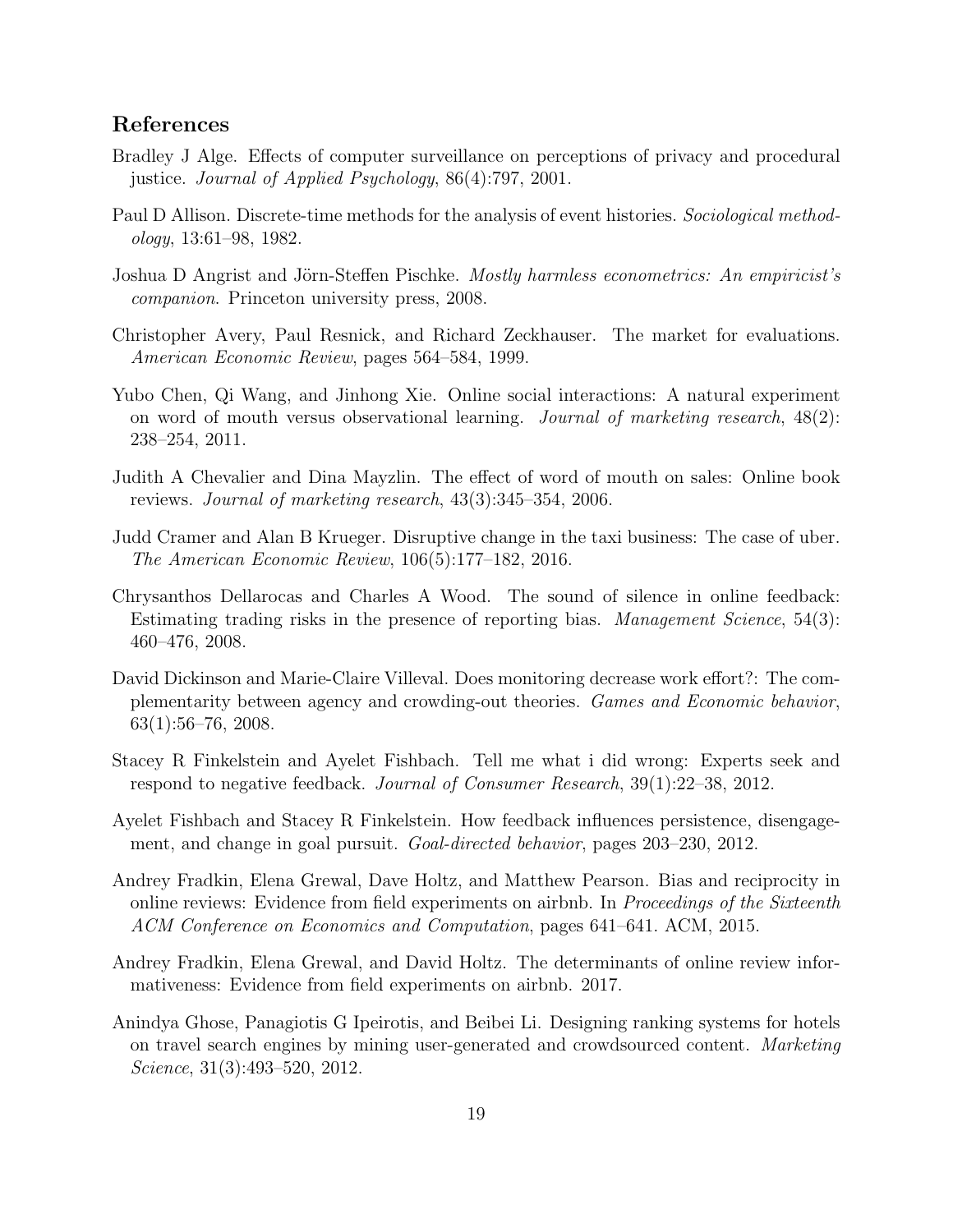- William Greene, C Han, and P Schmidt. The bias of the fixed effects estimator in nonlinear models. Unpublished Manuscript, Stern School of Business, NYU, 29, 2002.
- Jonathan V Hall and Alan B Krueger. An analysis of the labor market for ubers driverpartners in the united states. 2015.
- David Holman. Employee well-being in call centres. In *Call Centres and Human Resource* Management, pages 223–244. Springer, 2004.
- William C Horrace and Ronald L Oaxaca. Results on the bias and inconsistency of ordinary least squares for the linear probability model. Economics Letters, 90(3):321–327, 2006.
- Lev Muchnik, Sinan Aral, and Sean J Taylor. Social influence bias: A randomized experiment. Science, 341(6146):647–651, 2013.
- Chris Nosko and Steven Tadelis. The limits of reputation in platform markets: An empirical analysis and field experiment. Working Paper 20830, National Bureau of Economic Research, January 2015. URL http://www.nber.org/papers/w20830.
- B Keith Payne, Clara Michelle Cheng, Olesya Govorun, and Brandon D Stewart. An inkblot for attitudes: affect misattribution as implicit measurement. Journal of personality and social psychology, 89(3):277, 2005.
- Brishen Rogers. The social costs of uber. University of Chicago Law Review Dialogue, Forthcoming, 2015.
- Norbert Schwarz and Gerald L Clore. Mood, misattribution, and judgments of well-being: Informative and directive functions of affective states. Journal of personality and social psychology, 45(3):513, 1983.
- Jeffrey M Stanton and Janet L Barnes-Farrell. Effects of electronic performance monitoring on personal control, task satisfaction, and task performance. Journal of Applied Psychology, 81(6):738, 1996.
- Mo Wang, Gabriela Burlacu, Donald Truxillo, Keith James, and Xiang Yao. Age differences in feedback reactions: The roles of employee feedback orientation on social awareness and utility. Journal of Applied Psychology, 100(4):1296, 2015.
- Georgios Zervas, Davide Proserpio, and John W Byers. The rise of the sharing economy: Estimating the impact of airbnb on the hotel industry. Journal of Marketing Research, 2014.
- Georgios Zervas, Davide Proserpio, and John Byers. A first look at online reputation on airbnb, where every stay is above average. 2015.
- Yingjie Zhang, Beibei Li, and Krishnan Ramayya. Learning individual behavior using sensor data: The case of gps traces and taxi drivers. 2016.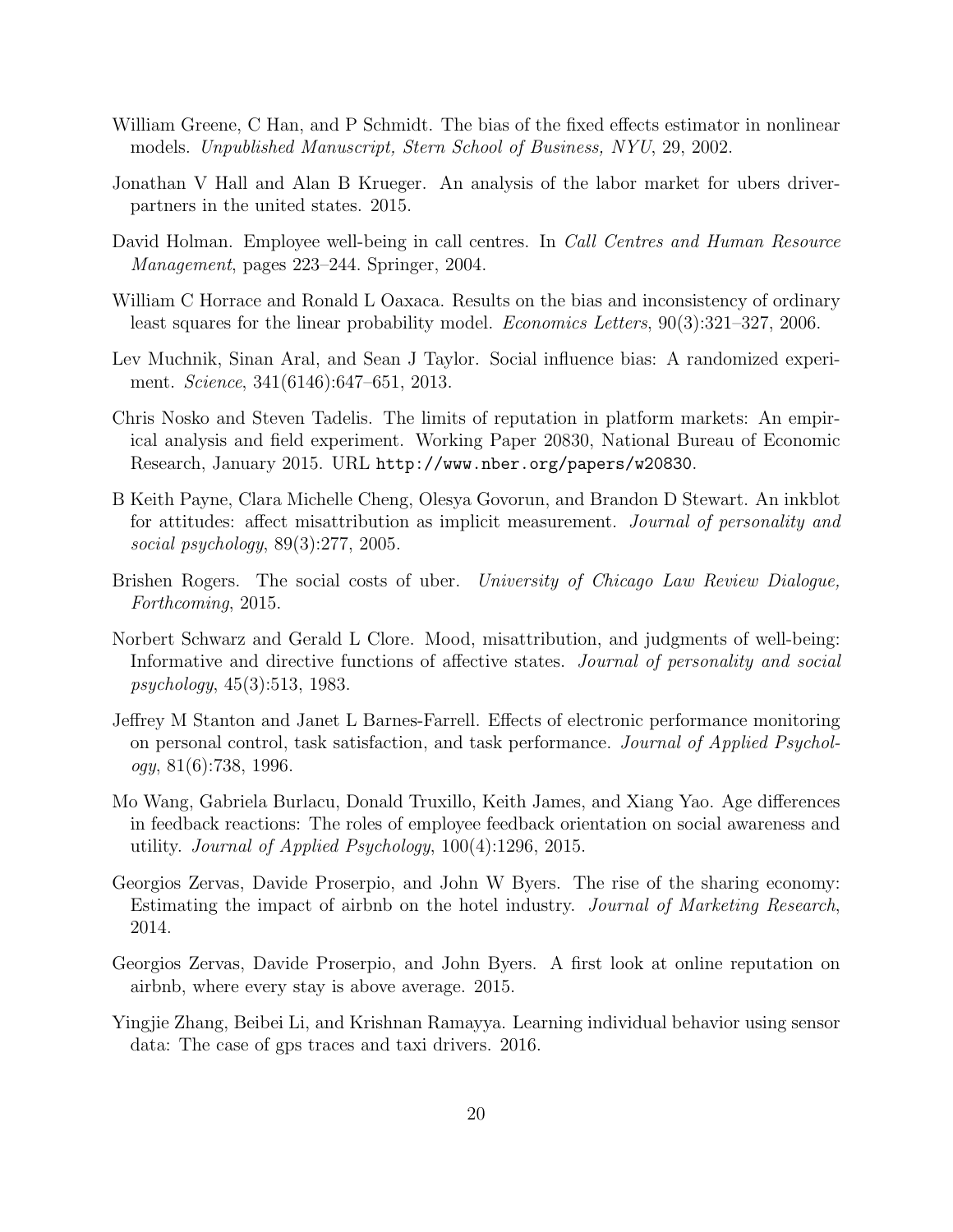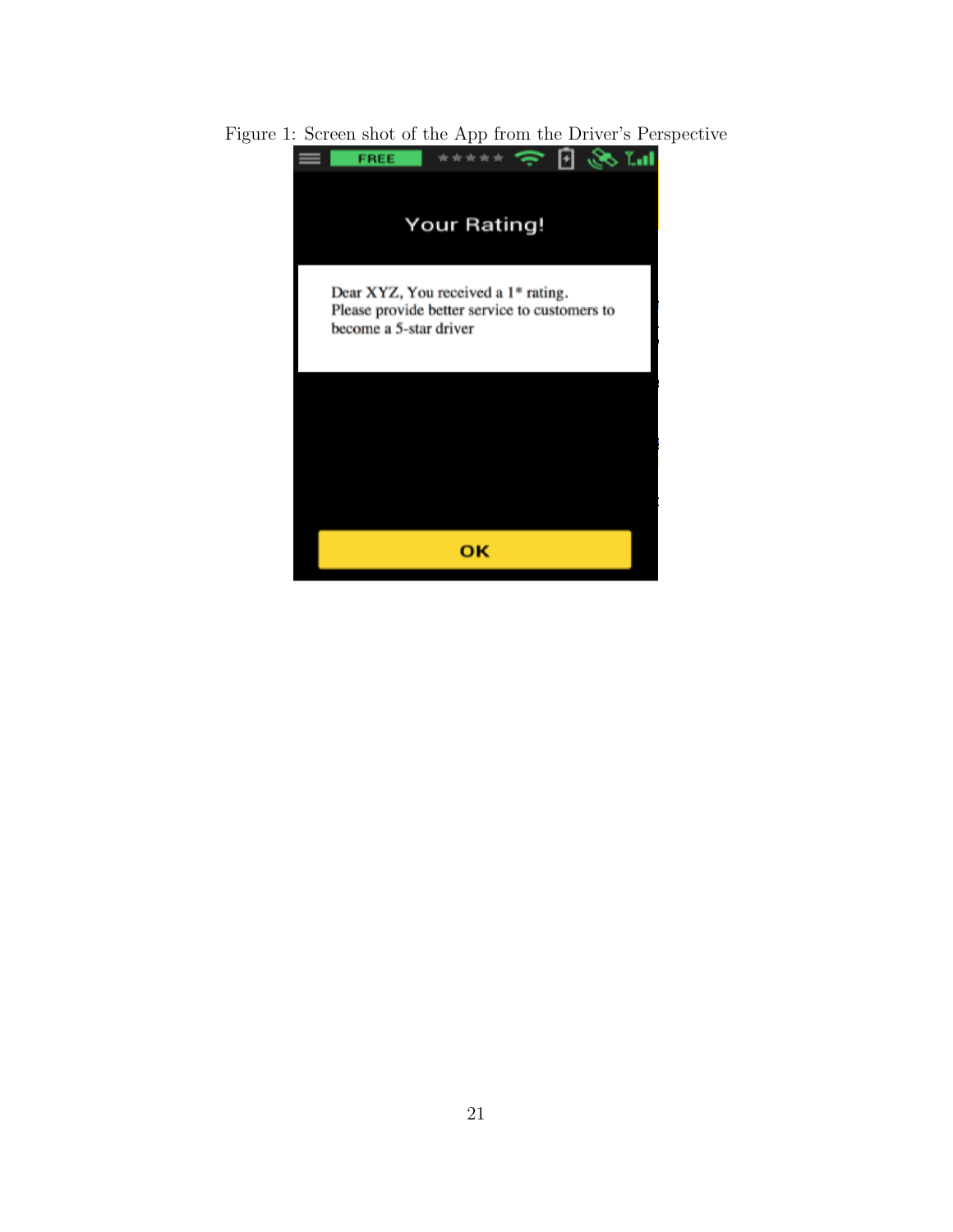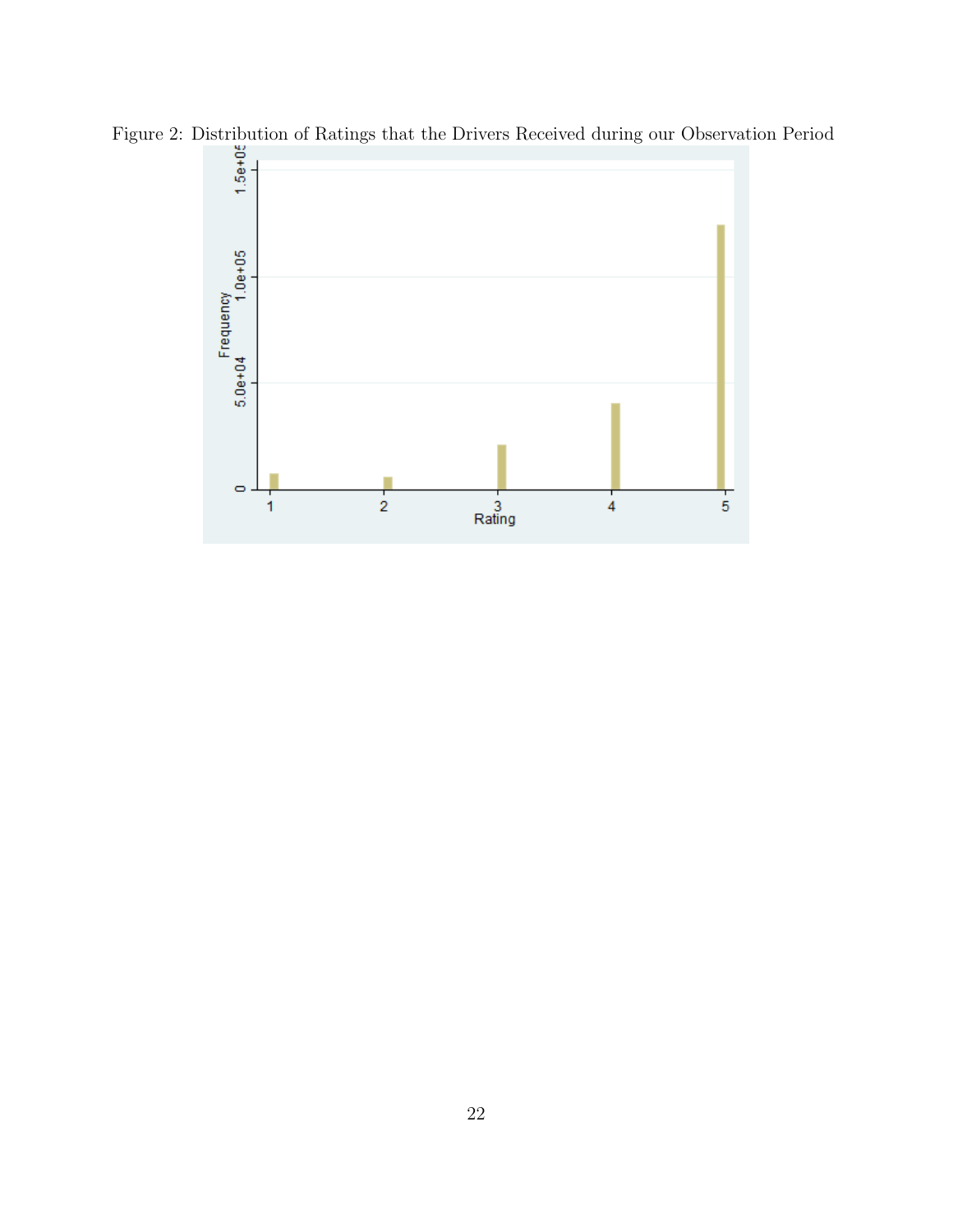

Figure 3: Model Free Evidence for Instrumental Variables Approach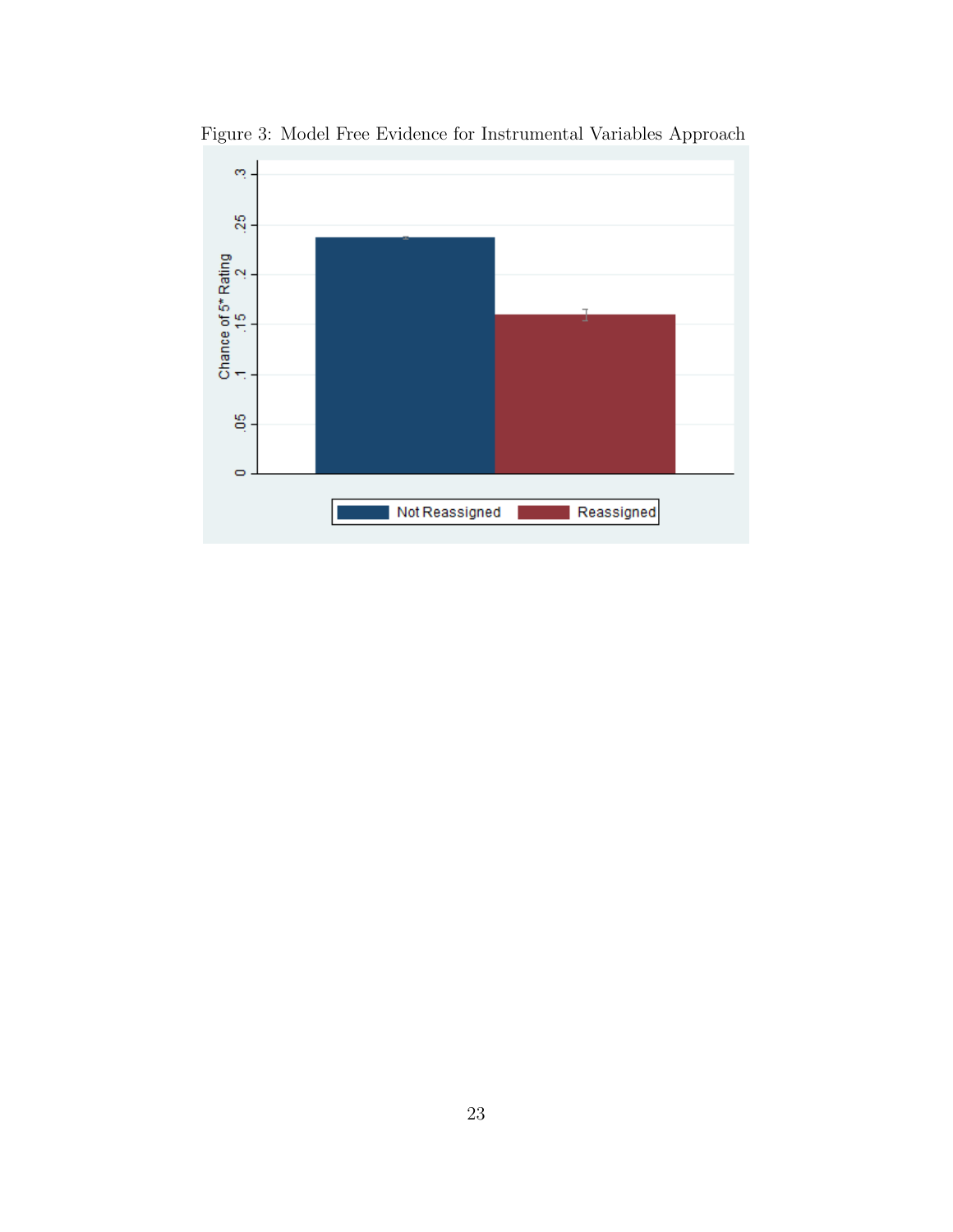Table 1: Panel Summary Statistics

|                     |        |         | $\cdot$  |         |              |
|---------------------|--------|---------|----------|---------|--------------|
|                     | Mean   | Std Dev | Min      | Max     | Observations |
| Rating              | 4.35   | 1.03    | 0        | 5       | 198578       |
| $5*$ Rating         | 0.23   | 0.42    | 0        |         | 529469       |
| Customer Reassigned | 0.028  | 0.17    | 0        |         | 529469       |
| Trip Length         | 24.2   | 127.2   | $-713.8$ | 59216.6 | 529469       |
| Rural               | 0.56   | 0.50    | $\theta$ |         | 529469       |
| Fare                | 73.0   | 34.1    | 40       | 3738    | 529469       |
| Observations        | 529469 |         |          |         |              |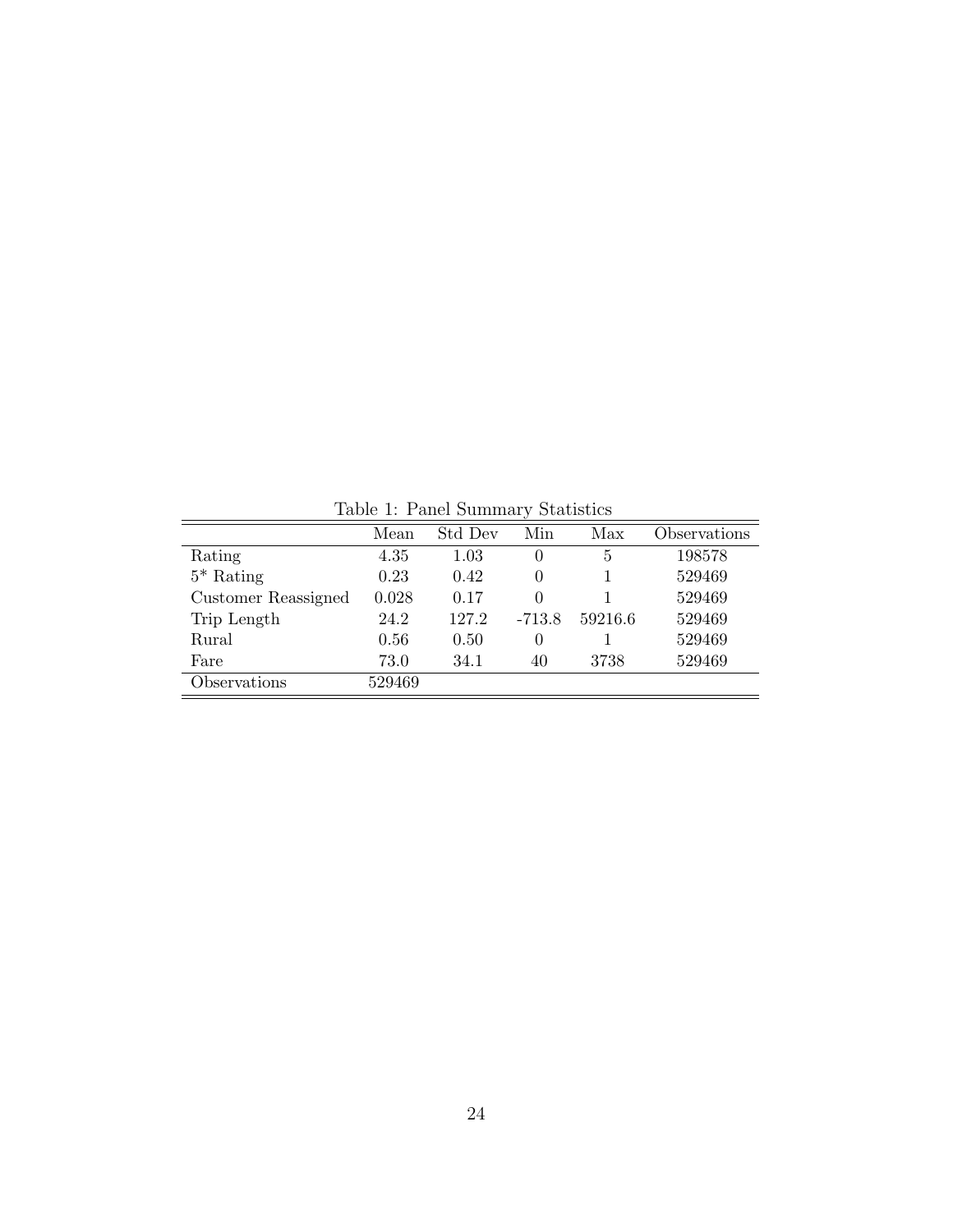|                      | Mean  | Std Dev |      | Min Max Observations |
|----------------------|-------|---------|------|----------------------|
| Cumulative Rating    | 4.34  | 0.40    |      | 2142                 |
| Trips During Dataset | 241.0 | 276.0   | 1559 | 2197                 |
| Average Daily Trips  | 5.23  | 2.69    | 16.0 | 2197                 |
| Observations         | 2197  |         |      |                      |

Table 2: Driver Level Summary Statistics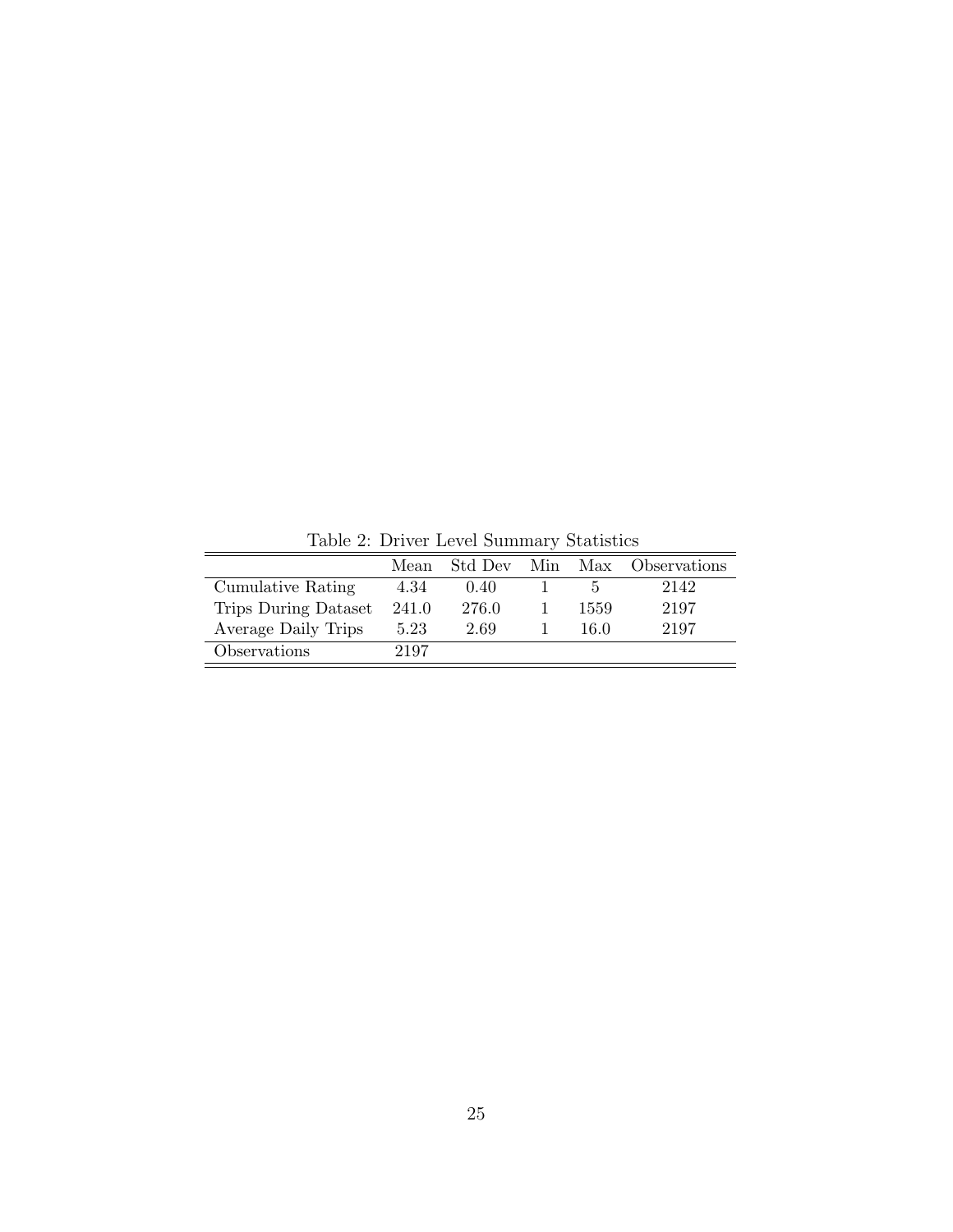|                       | $\left( 1\right)$    | $\left( 2\right)$ | (3)            | (4)          |
|-----------------------|----------------------|-------------------|----------------|--------------|
|                       | $5^*$ Rating         | $5^*$ Rating      | $5^*$ Rating   | $5^*$ Rating |
| Previous Rating $5^*$ | $0.0325***$          | $0.0315***$       | $0.0310***$    | $0.0305***$  |
|                       | (0.0014)             | (0.0014)          | (0.0014)       | (0.0014)     |
| Customer Reassigned   |                      | $-0.0633***$      | $-0.0637***$   | $-0.0637***$ |
|                       |                      | (0.0035)          | (0.0035)       | (0.0035)     |
| Trip Length           |                      | $-0.0000***$      | $-0.0000***$   | $-0.0000***$ |
|                       |                      | (0.0000)          | (0.0000)       | (0.0000)     |
| Rural                 |                      | $-0.0026**$       | $-0.0028**$    | $-0.0027**$  |
|                       |                      | (0.0012)          | (0.0012)       | (0.0012)     |
| Fare                  |                      | $-0.0006***$      | $-0.0006***$   | $-0.0006***$ |
|                       |                      | (0.0000)          | (0.0000)       | (0.0000)     |
| Day of Week FE        | N <sub>0</sub>       | N <sub>0</sub>    | N <sub>0</sub> | Yes          |
| Time Fixed Effects    | N <sub>0</sub>       | N <sub>0</sub>    | <b>Yes</b>     | Yes          |
| Driver Fixed Effects  | $\operatorname{Yes}$ | Yes               | Yes            | Yes          |
| Observations          | 527272               | 527272            | 527272         | 527272       |
| Log-Likelihood        | -291056              | $-290148$         | -289875        | -289750      |

Table 3: Ordinary Least Squares Estimates: Correlation in Ratings Over Time

Notes: Dependent variable is a binary indicator for whether the driver receives a 5\* rating. Ordinary Least Square Estimates. Robust Standard Errors reported in parentheses. \*\*\*  $p$  <0.01, \*\*  $p$  <0.05, \*  $p$  <0.1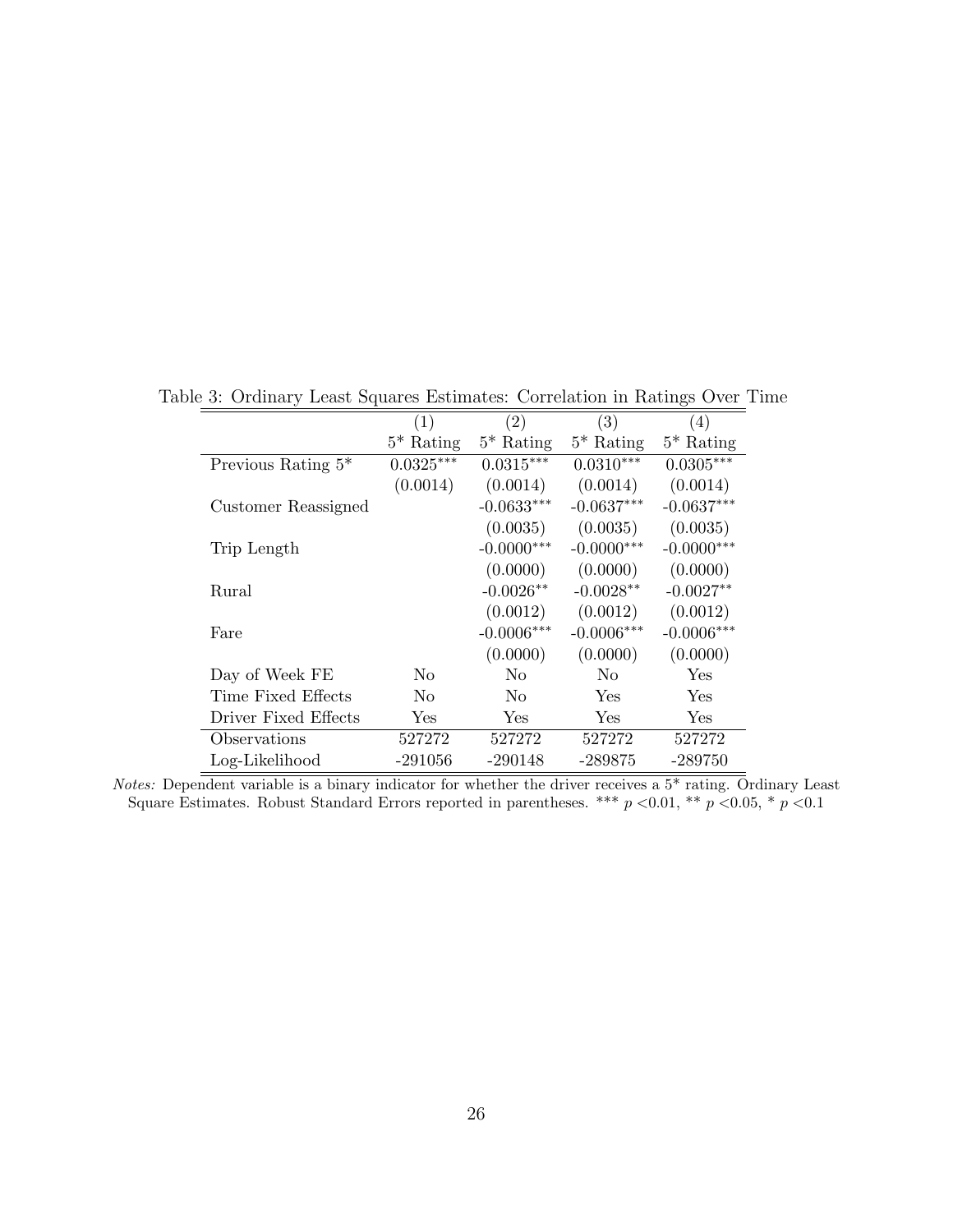|                                            | (1)            | (2)          | $\left( 3\right)$ |
|--------------------------------------------|----------------|--------------|-------------------|
|                                            | $5^*$ Rating   | $5^*$ Rating | $5^*$ Rating      |
| Previous Rating $5^*$                      | $0.1469***$    | $0.1232**$   | $0.1282***$       |
|                                            | (0.0493)       | (0.0495)     | (0.0493)          |
| Customer Reassigned                        |                | $-0.0626***$ | $-0.0629***$      |
|                                            |                | (0.0035)     | (0.0035)          |
| Trip Length                                |                | $-0.0000***$ | $-0.0000***$      |
|                                            |                | (0.0000)     | (0.0000)          |
| Rural                                      |                | $-0.0025**$  | $-0.0026**$       |
|                                            |                | (0.0012)     | (0.0012)          |
| Fare                                       |                | $-0.0006***$ | $-0.0006***$      |
|                                            |                | (0.0000)     | (0.0000)          |
| Day of Week FE                             | N <sub>o</sub> | No           | Yes               |
| Time Fixed Effects                         | N <sub>o</sub> | No           | Yes               |
| Driver Fixed Effects                       | Yes            | Yes          | Yes               |
| Observations                               | 527244         | 527244       | 527244            |
| Log-Likelihood                             | $-294485$      | $-292363$    | $-292261$         |
| Anderson Rubin F-Stat                      | 8.99           | 6.24         | 6.82              |
| Anderson Rubin p-value                     | 0.0027         | 0.013        | 0.0090            |
| Anderson canonical correlations LR         | 416.5          | 409.8        | 413.7             |
| Anderson canonical correlations LR p-value | $1.4e-92$      | $4.0e-91$    | 5.7e-92           |

Table 4: Instrumental Variables: The Correlation in Ratings is More Pronounced if Shifted by Something Outside the Driver's Control

Notes: Dependent variable is a binary indicator for whether the driver receives a 5\* rating. Instrumental Variable Estimates. Robust Standard Errors reported in parentheses. \*\*\*  $p < 0.01$ , \*\*  $p < 0.05$ , \*  $p < 0.1$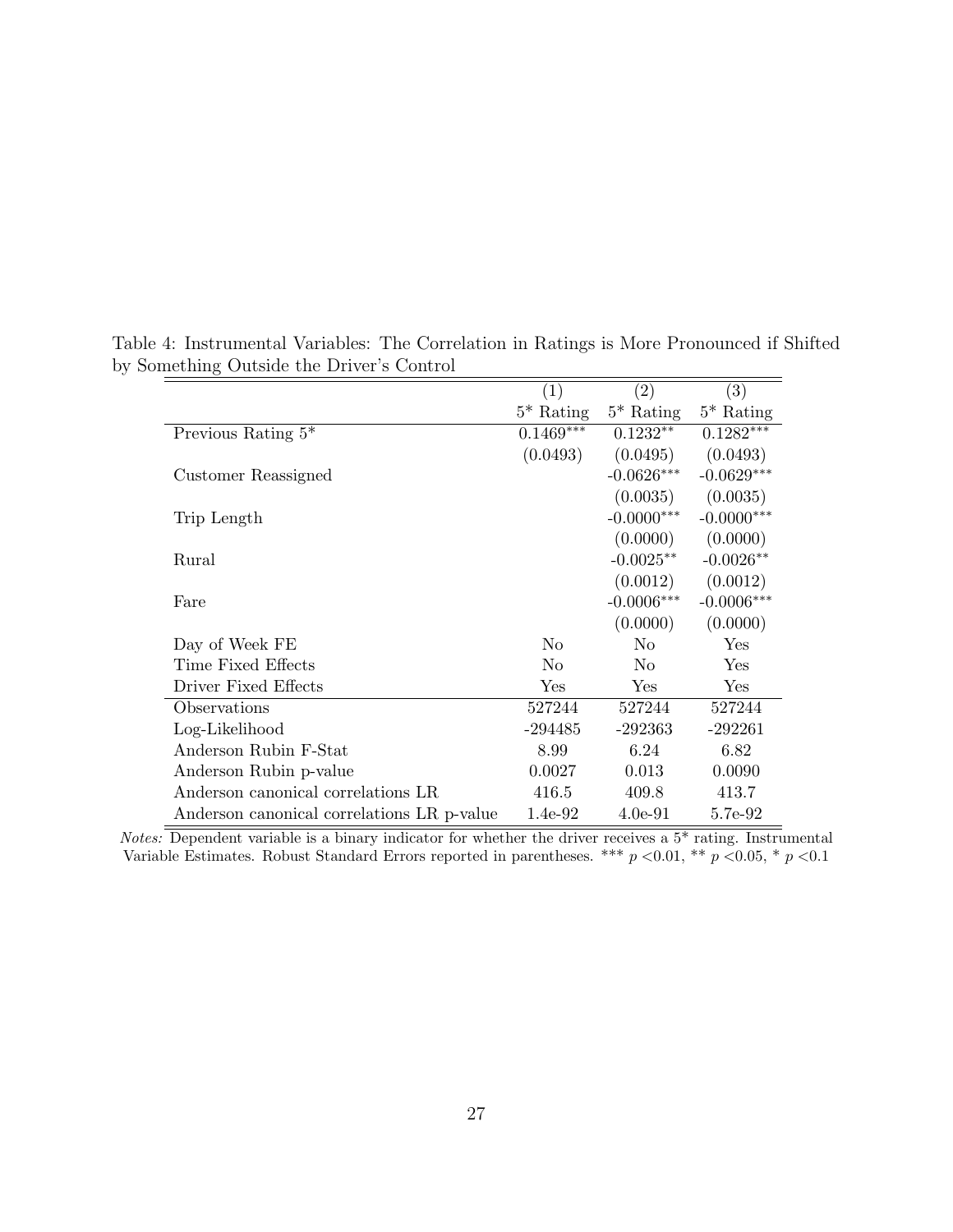|                      | (1)            | (2)            | (3)           |
|----------------------|----------------|----------------|---------------|
|                      | $L.5^*$ Rating | $L.5^*$ Rating | $L.5*$ Rating |
| L. Times Reassigned  | $-0.0460***$   | $-0.0456***$   | $-0.0458***$  |
|                      | (0.0023)       | (0.0023)       | (0.0022)      |
| Customer Reassigned  |                | $-0.0079**$    | $-0.0080**$   |
|                      |                | (0.0035)       | (0.0035)      |
| Trip Length          |                | 0.0000         | 0.0000        |
|                      |                | (0.0000)       | (0.0000)      |
| Rural                |                | $-0.0012$      | $-0.0012$     |
|                      |                | (0.0012)       | (0.0012)      |
| Fare                 |                | $-0.0002***$   | $-0.0002***$  |
|                      |                | (0.0000)       | (0.0000)      |
| Day of Week FE       | No             | No             | Yes           |
| Time Fixed Effects   | No             | N <sub>0</sub> | Yes           |
| Driver Fixed Effects | ${\rm Yes}$    | Yes            | Yes           |
| Observations         | 527244         | 527244         | 527244        |

Table 5: First-Stage Results for Table 4

Standard errors in parentheses

\*  $p < 0.10$ , \*\*  $p < 0.05$ , \*\*\*  $p < 0.01$ 

Notes: Dependent variable is a binary indicator for whether the driver received a 5\* rating in Prior Trip. First stage estimates from 2SLS squared specification. Robust Standard Errors reported in parentheses. \*\*\*  $p$  <0.01, \*\*  $p$  <0.05, \*  $p$  <0.1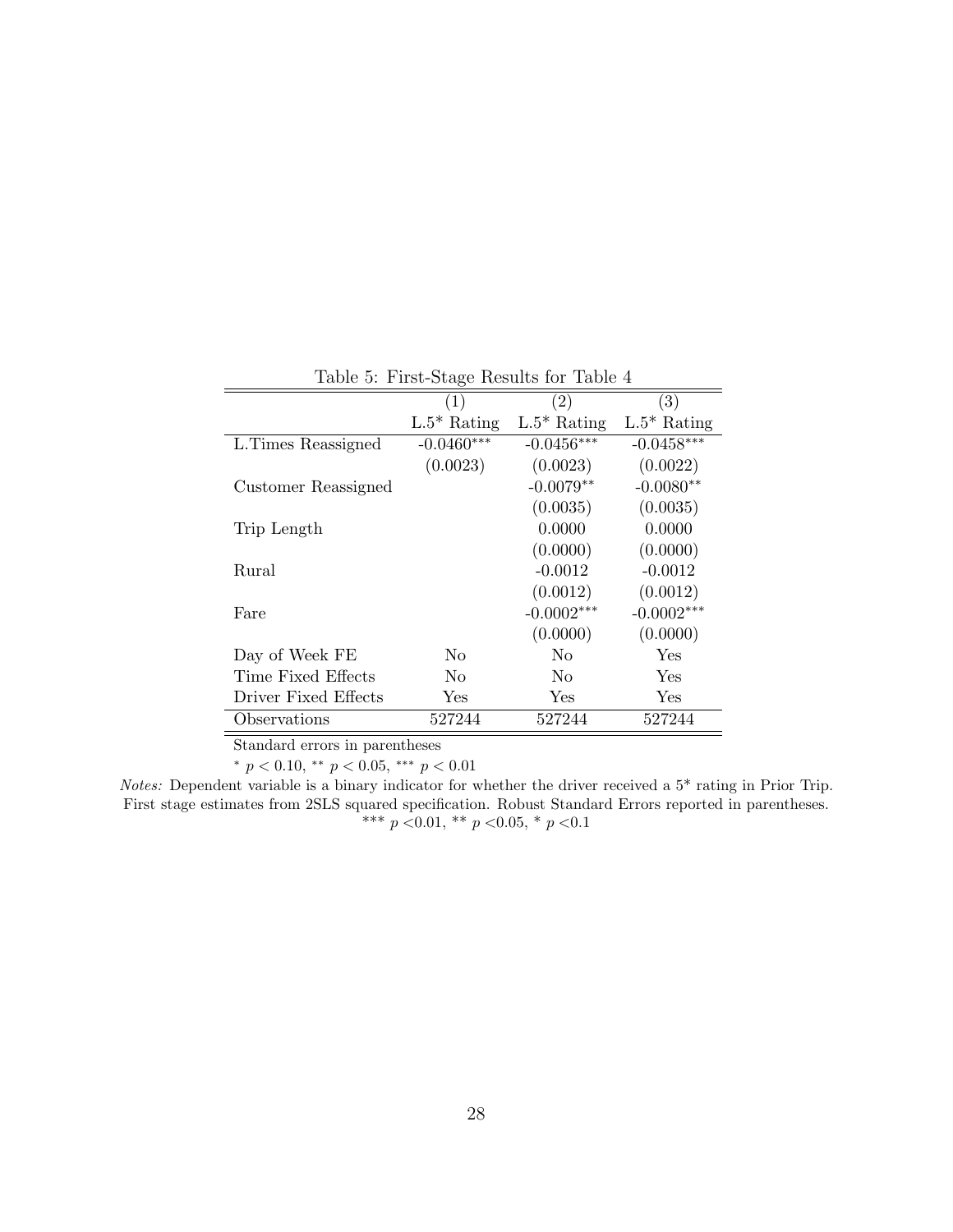Table 6: Investigating whether our Results are Robust to Various Challenges to the Exclusion **Restriction** 

|                                            | Not First Month | Not Late Night | Not Exacting Customer | Not New Customer |
|--------------------------------------------|-----------------|----------------|-----------------------|------------------|
|                                            | (1)             | (2)            | (3)                   | (4)              |
|                                            | $5^*$ Rating    | $5^*$ Rating   | $5*$ Rating           | $5*$ Rating      |
| Previous Rating $5^*$                      | $0.1401***$     | $0.1473***$    | $0.1290**$            | $0.1059*$        |
|                                            | (0.0508)        | (0.0527)       | (0.0511)              | (0.0576)         |
| Customer Reassigned                        | $-0.0631***$    | $-0.0611***$   | $-0.0635***$          | $-0.0642***$     |
|                                            | (0.0037)        | (0.0038)       | (0.0037)              | (0.0042)         |
| Trip Length                                | $-0.0000***$    | $-0.0000***$   | $-0.0000***$          | $-0.0000***$     |
|                                            | (0.0000)        | (0.0000)       | (0.0000)              | (0.0000)         |
| Rural                                      | $-0.0029**$     | $-0.0014$      | $-0.0026**$           | $-0.0024*$       |
|                                            | (0.0012)        | (0.0012)       | (0.0012)              | (0.0013)         |
| Fare                                       | $-0.0006***$    | $-0.0006***$   | $-0.0006***$          | $-0.0005***$     |
|                                            | (0.0000)        | (0.0000)       | (0.0000)              | (0.0000)         |
| Day of Week FE                             | Yes             | Yes            | Yes                   | Yes              |
| Time Fixed Effects                         | Yes             | Yes            | Yes                   | Yes              |
| Driver Fixed Effects                       | Yes             | Yes            | Yes                   | Yes              |
| Observations                               | 507315          | 473826         | 507513                | 431444           |
| Log-Likelihood                             | $-281708$       | $-262610$      | $-287174$             | $-252067$        |
| Anderson Rubin F-Stat                      | 7.69            | 7.92           | 6.43                  | 3.40             |
| Anderson Rubin p-value                     | 0.0055          | 0.0049         | 0.011                 | 0.065            |
| Anderson canonical correlations LR         | 390.7           | 363.5          | 393.5                 | 316.9            |
| Anderson canonical correlations LR p-value | 5.9e-87         | $4.8e-81$      | $1.5e-87$             | $6.9e-71$        |

Notes: Dependent variable is a binary indicator for whether the driver receives a 5\* rating. Instrumental Variable Estimates. Robust Standard Errors reported in parentheses. \*\*\*  $p < 0.01$ , \*\*  $p < 0.05$ , \*  $p < 0.1$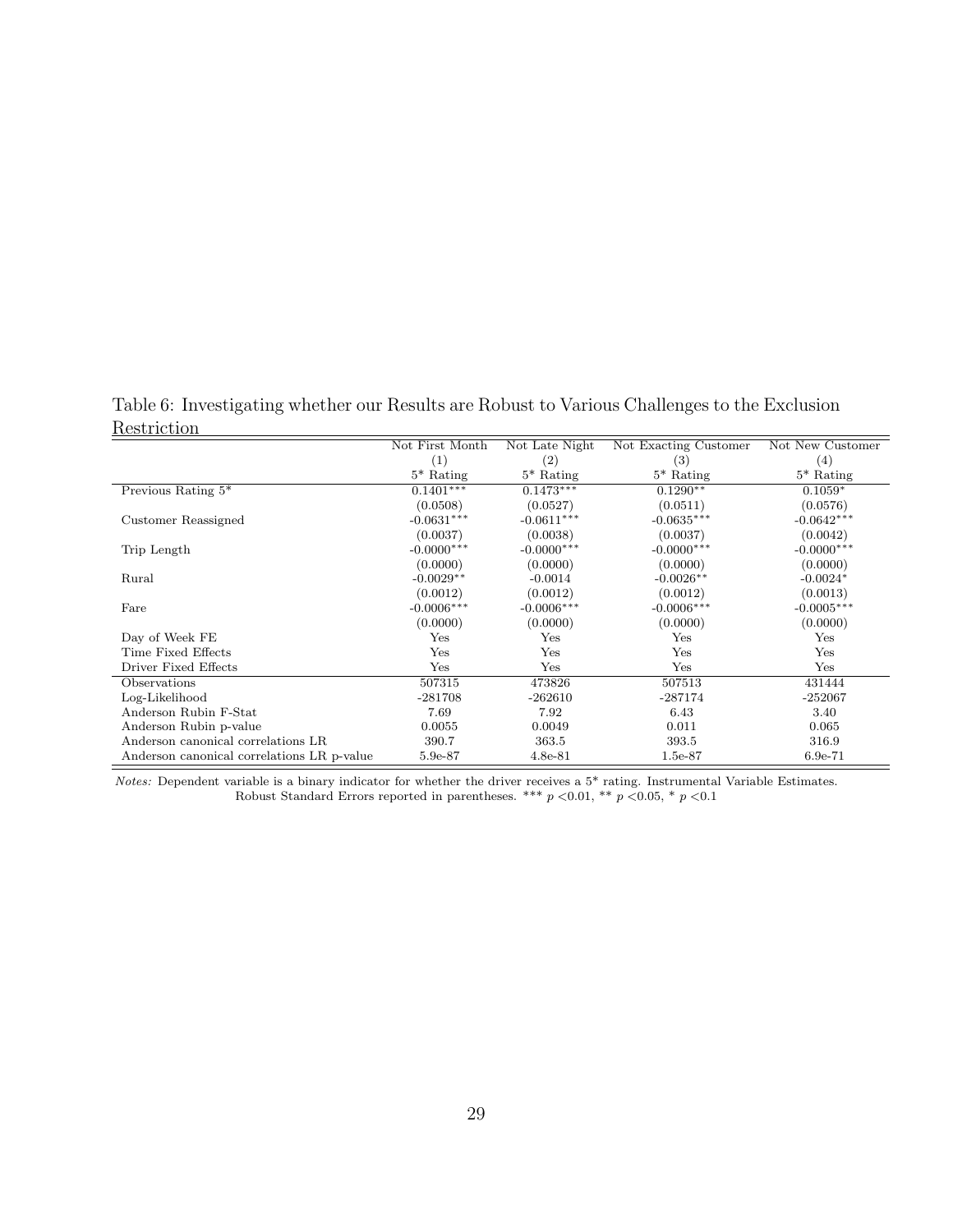|                       | Long InterRide Interval | Short InterRide Interval | Old          | Young                |
|-----------------------|-------------------------|--------------------------|--------------|----------------------|
|                       | (1)                     | $\left( 2\right)$        | (3)          | (4)                  |
|                       | $5^*$ Rating            | $5^*$ Rating             | $5^*$ Rating | $5^*$ Rating         |
| Previous Rating $5^*$ | 0.0705                  | $0.1790**$               | 0.0196       | $0.1345*$            |
|                       | (0.0633)                | (0.0827)                 | (0.0878)     | (0.0811)             |
| Customer Reassigned   | $-0.0639***$            | $-0.0600***$             | $-0.0564***$ | $-0.0700***$         |
|                       | (0.0048)                | (0.0053)                 | (0.0059)     | (0.0061)             |
| Trip Length           | $-0.0000***$            | $-0.0001***$             | $-0.0000***$ | $-0.0000**$          |
|                       | (0.0000)                | (0.0000)                 | (0.0000)     | (0.0000)             |
| Rural                 | $-0.0038**$             | $-0.0013$                | $-0.0010$    | $-0.0033$            |
|                       | (0.0016)                | (0.0017)                 | (0.0020)     | (0.0020)             |
| Fare                  | $-0.0006***$            | $-0.0006***$             | $-0.0007***$ | $-0.0006***$         |
|                       | (0.0000)                | (0.0000)                 | (0.0000)     | (0.0000)             |
| Day of Week FE        | Yes                     | Yes                      | Yes          | Yes                  |
| Time Fixed Effects    | Yes                     | <b>Yes</b>               | Yes          | Yes                  |
| Driver Fixed Effects  | Yes                     | Yes                      | Yes          | $\operatorname{Yes}$ |
| Observations          | 261304                  | 265877                   | 184935       | 184687               |
| Log-Likelihood        | -137626                 | $-153545$                | $-100418$    | $-103942$            |

Table 7: Suggestive Evidence that the Mechanism is Driven by Emotional Response (Part 1)

Notes: Dependent variable is a binary indicator for whether the driver receives a 5\* rating. Instrumental Variable Estimates. Robust Standard Errors reported in parentheses. \*\*\*  $p < 0.01$ , \*\*  $p < 0.05$ , \*  $p < 0.1$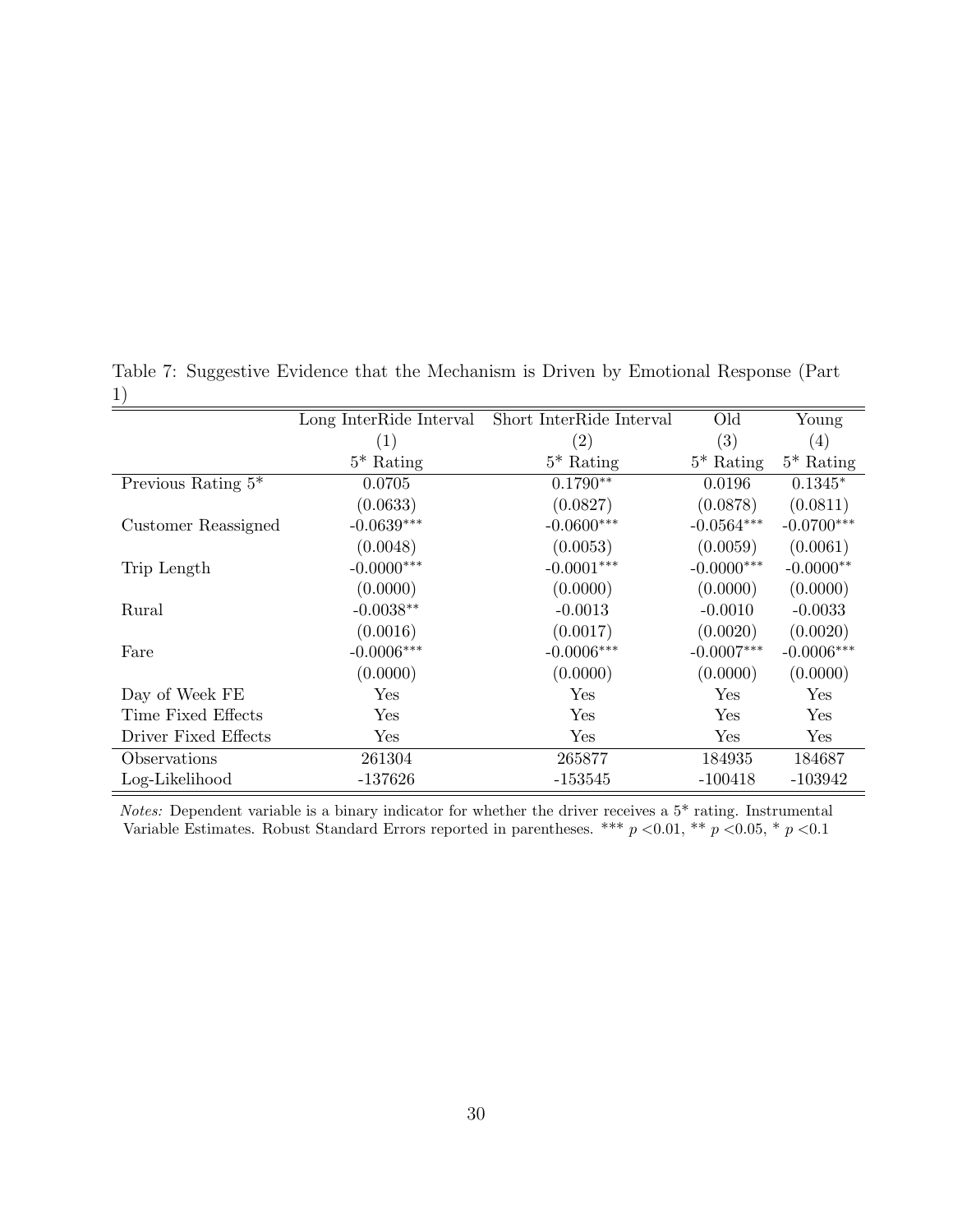|                       | <b>Small Deviation</b> | <b>High Deviation</b> | Easy Driving | Difficult Driving |
|-----------------------|------------------------|-----------------------|--------------|-------------------|
|                       | (1)                    | (2)                   | (3)          | (4)               |
|                       | $5^*$ Rating           | $5^*$ Rating          | $5^*$ Rating | $5^*$ Rating      |
| Previous Rating $5^*$ | $0.1063**$             | $0.2827*$             | 0.0826       | $0.1716**$        |
|                       | (0.0486)               | (0.1620)              | (0.0689)     | (0.0725)          |
| Customer Reassigned   | $-0.0580***$           | $-0.0750***$          | $-0.0604***$ | $-0.0663***$      |
|                       | (0.0033)               | (0.0114)              | (0.0048)     | (0.0053)          |
| Trip Length           | $-0.0000***$           | $-0.0005***$          | $-0.0000***$ | $-0.0000***$      |
|                       | (0.0000)               | (0.0001)              | (0.0000)     | (0.0000)          |
| Rural                 | $-0.0031**$            | $-0.0055$             | $0.0050***$  | $-0.0045**$       |
|                       | (0.0012)               | (0.0035)              | (0.0017)     | (0.0018)          |
| Fare                  | $-0.0006***$           | $-0.0006***$          | $-0.0007***$ | $-0.0005***$      |
|                       | (0.0000)               | (0.0001)              | (0.0000)     | (0.0000)          |
| Day of Week FE        | Yes                    | Yes                   | Yes          | Yes               |
| Time Fixed Effects    | Yes                    | Yes                   | Yes          | Yes               |
| Driver Fixed Effects  | $\operatorname{Yes}$   | Yes                   | Yes          | Yes               |
| Observations          | 445646                 | 78791                 | 262235       | 264940            |
| Log-Likelihood        | $-225980$              | -55592                | $-146122$    | $-145416$         |

Table 8: Suggestive Evidence that the Mechanism is driven by the Potential for an Emotional Response (Part 2)

 $\overline{Notes: Dependent variable is a binary indicator for whether the driver receives a 5<sup>*</sup> rating. Instrumental$ Variable Estimates. Robust Standard Errors reported in parentheses. \*\*\*  $p < 0.01$ , \*\*  $p < 0.05$ , \*  $p < 0.1$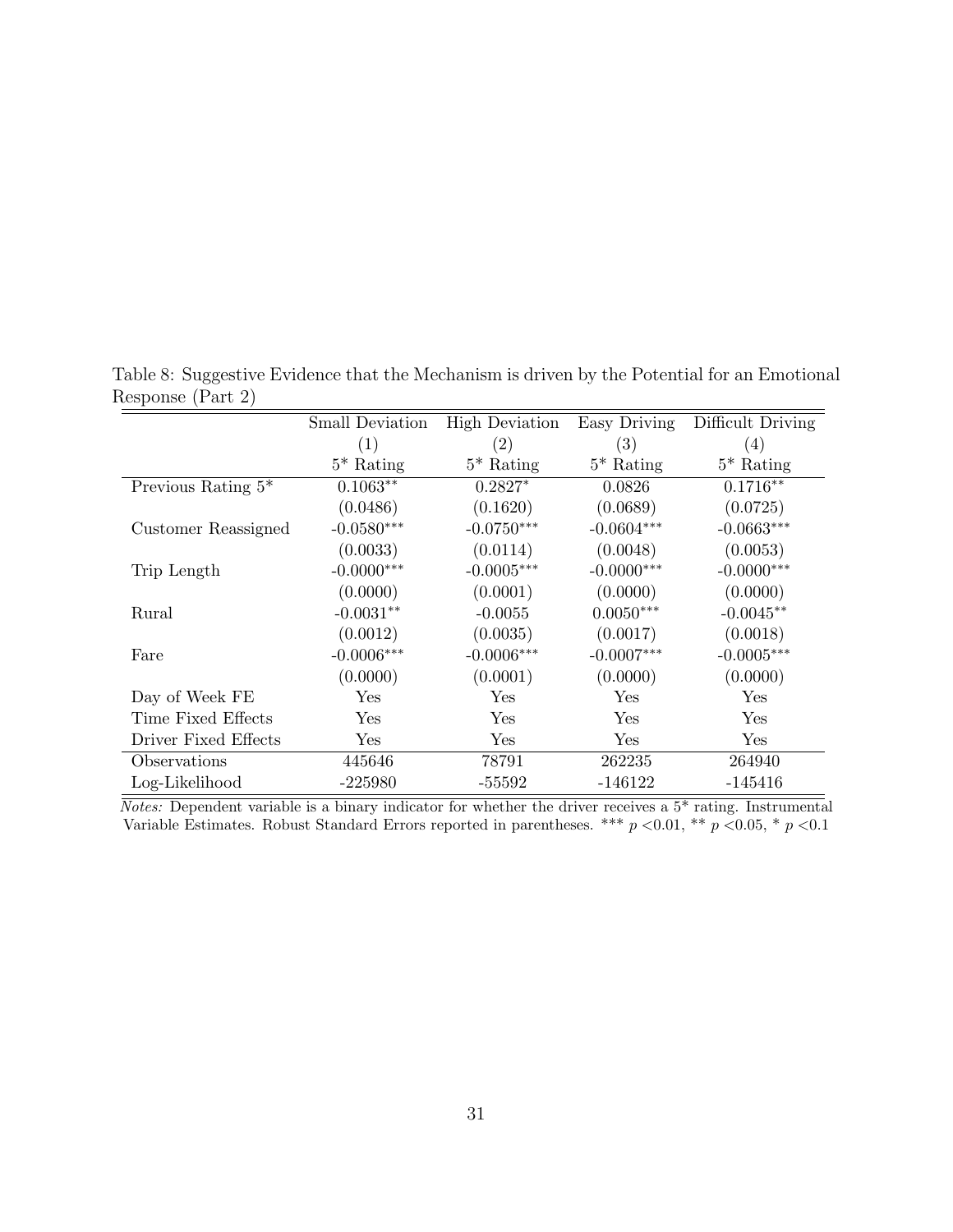Table 9: It is only Situations where Ratings are Unfair which Lead Drivers to Leave the Platform

|                                            | <b>OLS</b> |                   | IV                   | IV: Exclude Final Month |
|--------------------------------------------|------------|-------------------|----------------------|-------------------------|
|                                            | (1)        | $\left( 2\right)$ | (3)                  | $\left(4\right)$        |
|                                            | Last Trip  | Last Trip         | Last Trip            | Last Trip               |
| Cumulative Average Rating                  | 0.0007     | $-0.0635**$       | $-0.0635**$          | $-0.0493**$             |
|                                            | (0.0013)   | (0.0251)          | (0.0251)             | (0.0214)                |
| Date Fixed Effects                         | Yes        | Yes               | $\operatorname{Yes}$ | Yes                     |
| <i><b>Observations</b></i>                 | 89158      | 89158             | 89158                | 80187                   |
| Log-Likelihood                             | 56598      | 55387             | 55387                | 63405                   |
| Anderson Rubin F-Stat                      |            | 6.58              | 6.58                 | 5.41                    |
| Anderson Rubin p-value                     |            | 0.010             | 0.010                | 0.020                   |
| Anderson canonical correlations LR         |            | 245.0             | 245.0                | 225.1                   |
| Anderson canonical correlations LR p-value |            | $3.2e-55$         | $3.2e-55$            | $7.0e-51$               |

Notes: Dependent variable is a binary indicator for whether it is the driver's final trip on the platform. Column (1) and (2) investigates our results using a discrete time hazard model and Ordinary Least Squares. Columns (3)-(4) reports results from a 2SLS squared approach. Full Driver Panel in Columns (1)-(3). Column (4) excludes final month of data. Robust Standard Errors reported in parentheses. \*\*\*  $p < 0.01$ , \*\*  $p < 0.05$ , \*  $p < 0.1$